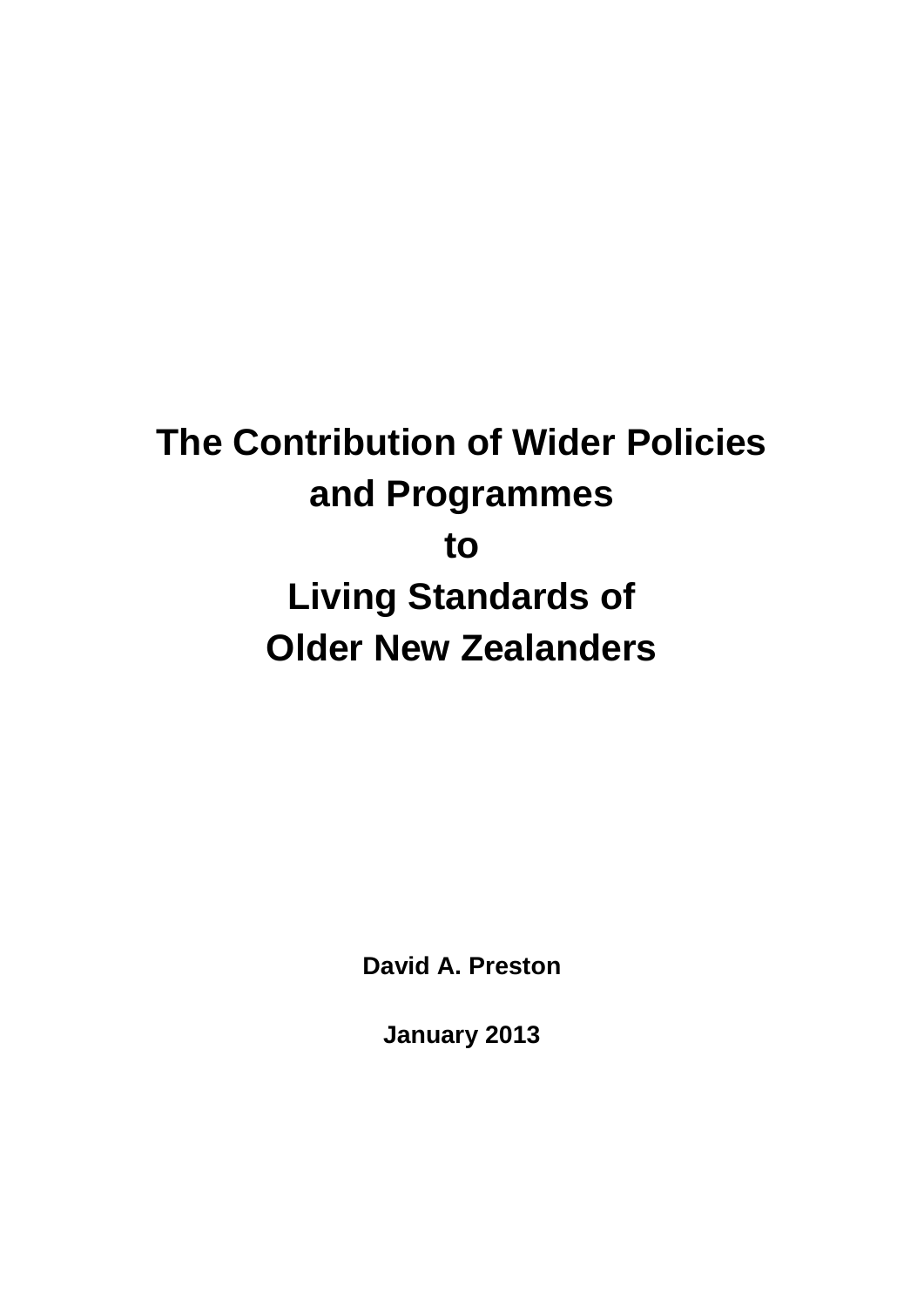| A. |     |     |                                                     |  |  |
|----|-----|-----|-----------------------------------------------------|--|--|
|    |     |     |                                                     |  |  |
|    |     |     |                                                     |  |  |
| В. |     |     |                                                     |  |  |
|    | 1.0 |     |                                                     |  |  |
|    | 2.0 |     |                                                     |  |  |
|    |     | 2.1 |                                                     |  |  |
|    |     | 2.2 |                                                     |  |  |
|    |     | 2.3 | Other Community Services Card health entitlements 8 |  |  |
|    |     | 2.4 |                                                     |  |  |
|    |     | 2.5 |                                                     |  |  |
|    |     | 2.6 |                                                     |  |  |
|    |     | 2.7 |                                                     |  |  |
|    |     | 2.8 |                                                     |  |  |
|    |     | 2.9 |                                                     |  |  |
|    | 3.0 |     |                                                     |  |  |
|    |     | 3.1 |                                                     |  |  |
|    |     | 3.2 |                                                     |  |  |
|    |     | 3.3 |                                                     |  |  |
|    |     | 3.4 |                                                     |  |  |
|    |     | 3.5 |                                                     |  |  |
|    |     | 3.6 |                                                     |  |  |
|    |     | 3.7 |                                                     |  |  |
|    |     | 3.8 |                                                     |  |  |
|    |     | 3.9 |                                                     |  |  |
|    |     |     |                                                     |  |  |
|    | 4.0 |     |                                                     |  |  |
|    |     | 4.1 |                                                     |  |  |
|    |     | 4.2 |                                                     |  |  |
|    |     | 4.3 |                                                     |  |  |
|    |     | 4.4 |                                                     |  |  |
|    | 5.0 |     |                                                     |  |  |
|    |     | 5.1 |                                                     |  |  |
|    |     | 5.2 |                                                     |  |  |
|    | 6.0 |     |                                                     |  |  |
|    |     | 6.1 |                                                     |  |  |
|    |     | 6.2 |                                                     |  |  |
|    | 7.0 |     |                                                     |  |  |
|    | 8.0 |     |                                                     |  |  |
|    |     | 8.1 |                                                     |  |  |
|    |     | 8.2 |                                                     |  |  |
|    | 9.0 |     |                                                     |  |  |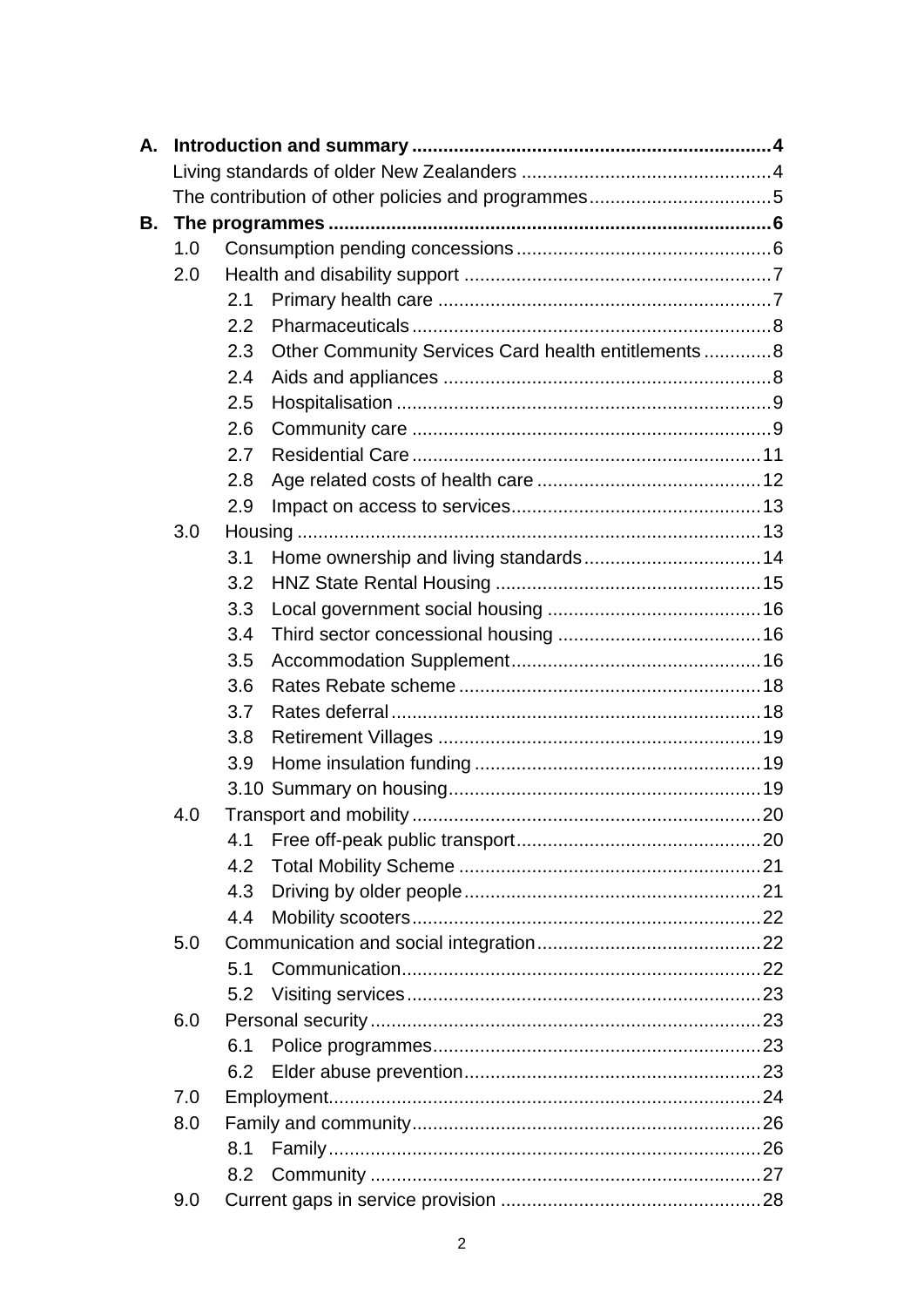| 29  |
|-----|
|     |
| .29 |
|     |
|     |
|     |
|     |
|     |
|     |
| 34  |
|     |
|     |
|     |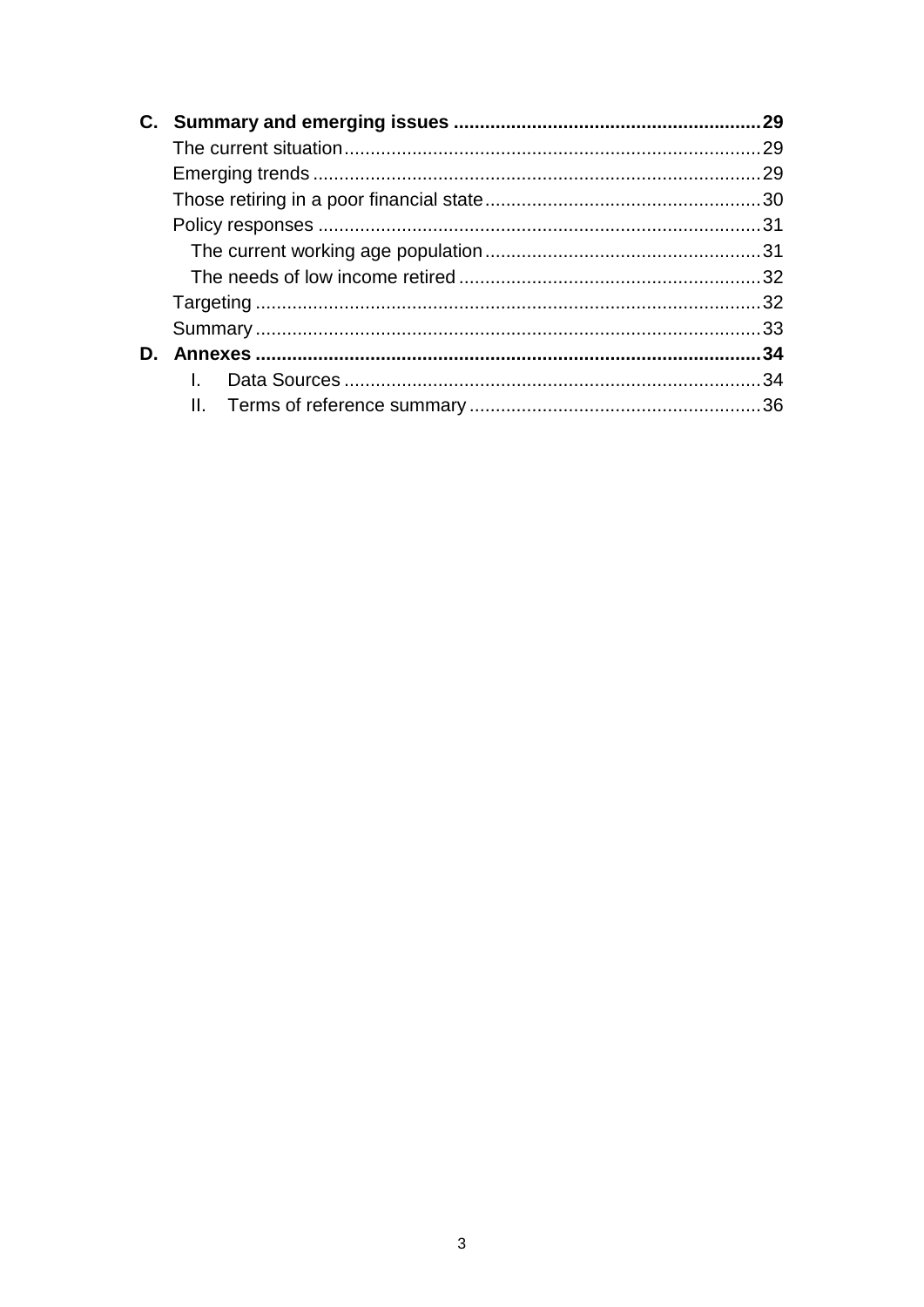# **A. Introduction and summary**

In New Zealand as in most modern economies the bulk of the cash income required to support the living standards of older people in retirement comes from a combination of public and occupational pensions and private investment income. In the New Zealand case the main public pension is New Zealand Superannuation, which often tends to be the main focus of discussions on provision for retirement.

The actual living standards and overall wellbeing of older people also depend on a number of other policies and programmes as well as the activities of families, friends and communities. This paper identifies a number of the key programmes and policies other than retirement income which contribute significantly to wellbeing in older age.

There are also a range of other personal and family factors which affect the living standards of individual older New Zealanders, including knowledge of and ability to access the range of available publicly funded programmes.

#### **Living standards of older New Zealanders**

In combination the mix of income provision and other policies have generally served older New Zealanders well. The Ministry of Social Development material living standards surveys have consistently shown that New Zealanders aged 65 plus are the age group with the least likelihood of being in material hardship. The 2008 Economic Living Standards Survey found material hardship was experienced by:

- 4 per cent of the population aged 65 plus
- 13 per cent for the general population
- 19 per cent for those aged 0 -17.

The low levels of hardship are a rather striking feature of the older age group, as around 40 per cent of older people have little or no other income than NZ Superannuation. By international standards this is a relatively modest income in relation to average community cash incomes.

On current policy settings for NZ Superannuation the payment rate for a single person living alone is equal to 42.9 per cent of the net ordinary time average wage. For single superannuitants sharing accommodation the ratio is 39.6 per cent, and for a married or partnered person 33 per cent. However, the real situation of the current age cohorts of those aged 65 plus is boosted by high levels of home ownership, and widely accessible supplementary payments and services.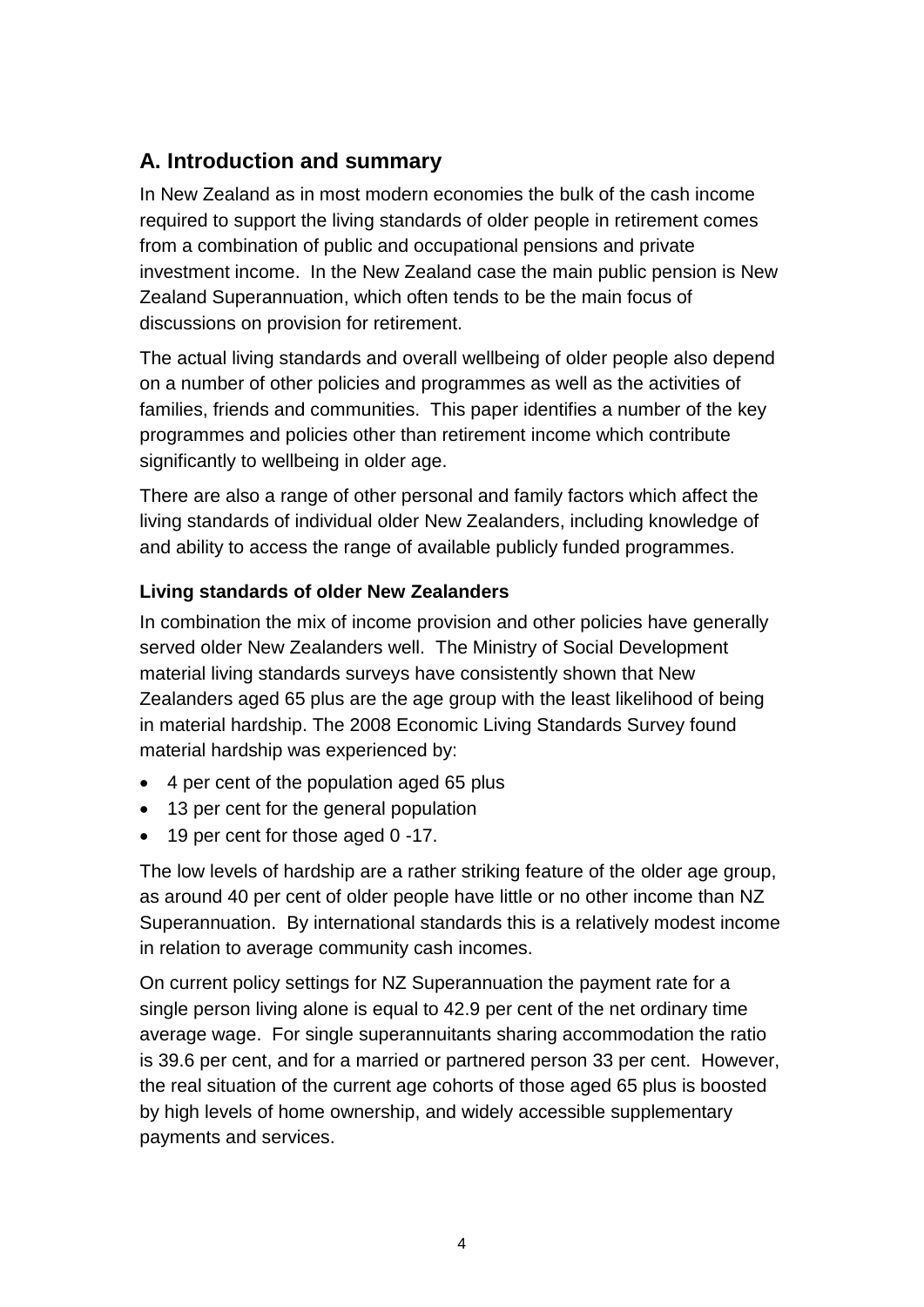More generally the survey showed that material wellbeing in retirement was correlated with:

- Having a mortgage free home
- Having some other income on top of NZ Superannuation
- Having some cash reserves to deal with unexpected costs.

Conversely, people who lacked most or all of all these factors were more likely to experience material hardship. The hardship group also seemed to be predominantly those who had experienced a series of adverse life events (prolonged unemployment, major long term illnesses, marriage break downs, solo parenthood, bankruptcies and other problems).

#### **The contribution of other policies and programmes**

Implicit in the good or adequate levels of material wellbeing of most older people (but not measured as such in the Survey) were the impact of a number of other factors including public sector programmes which also undergirded the economic wellbeing of many older people, particularly those with limited income. There are also some programmes run by the not-for-profit sector which do similar things.

In describing these programmes this report also identifies a number of trends which pose risks for the ability of part of the future older population to achieve adequate living standards in retirement. The implications of these trends together with some options for addressing them are also summarised.

The sections which follow in Part B summarise the main policies and programmes which contribute to the living standards and wellbeing of older New Zealanders.

Most of these programme categories relate to the equivalent sections of the Positive Ageing Strategy. However, the Positive Ageing Strategy also includes some goals which lie outside the scope of this paper. This paper covers:

- Consumption spending concessions
- Health
- Housing
- Transport and mobility
- Personal security
- Communication and social connection
- Employment opportunities.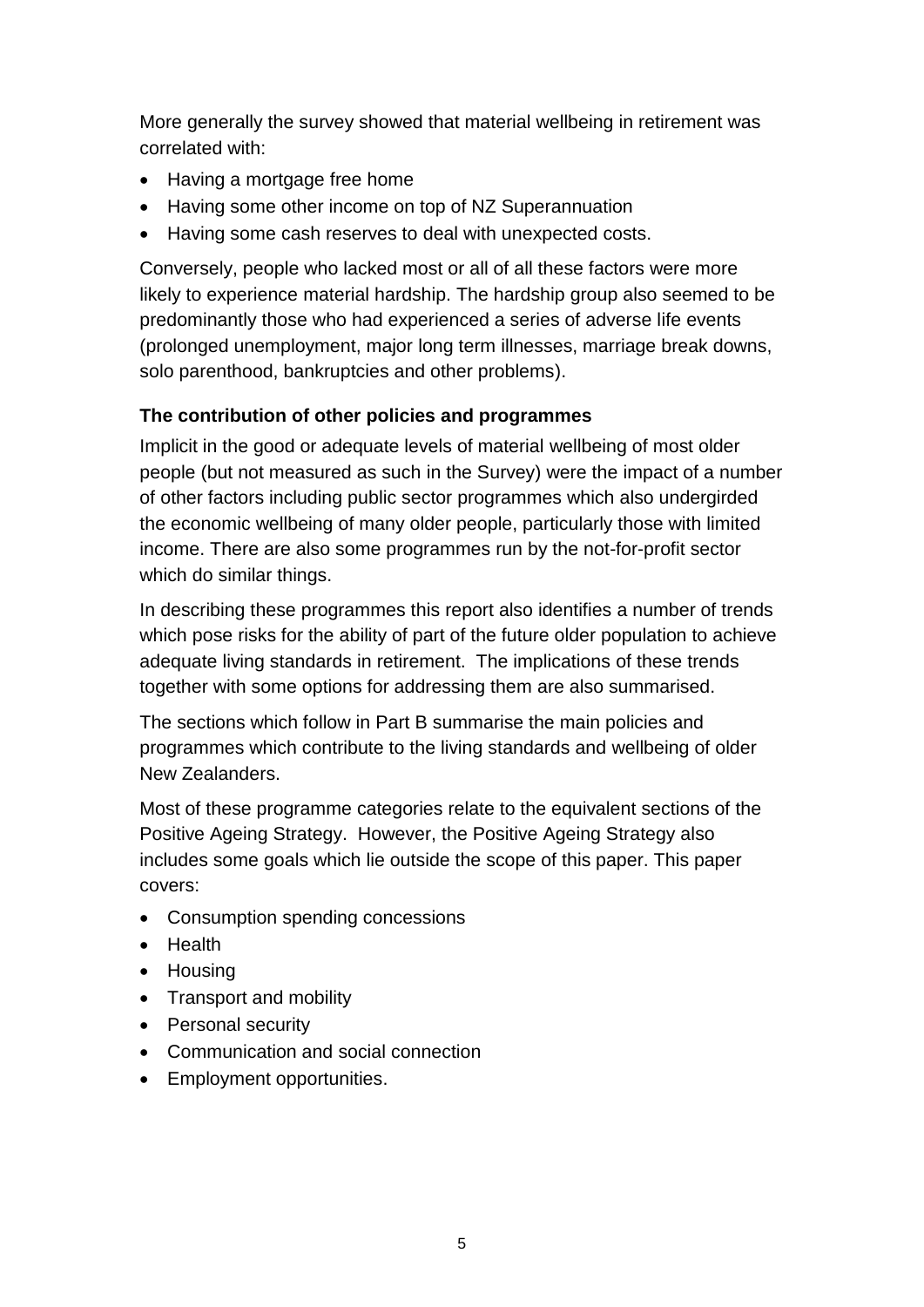# **B. The programmes**

## **1.0 Consumption pending concessions**

The main determinants of consumption level possibilities in retirement are the levels of NZ Superannuation and supplementary cash benefits plus the private investment income and capital resources including housing of the retired person or couple. Most of the income issues lie outside the scope of this paper.

However, there are a number of areas where the consumption possibilities of the 65 plus age group are boosted by special concessions attached to the SuperGold Card and to the Community Services Card issued to low and moderate income people.

- All NZ Superannuitants and persons on Veterans Pension receive a **SuperGold Card**, which entitles them to free off-peak public transport plus a range of consumer discounts and concessions negotiated on their behalf. The public transport concessions (which include the Waiheke ferry) tend to benefit mainly people living in urban areas with public transport systems. However, commercial purchase concessions are available more widely.
- Nearly half of the NZS/VP group also receive a **Community Services Card** which gives entitlement to another range of concessions. At June 2012 Ministry of Social development data indicates that there were 274,816 Community Services Cards on issue to the 608,482 NZS and VP recipients. This was 45 per cent of the group.
- This percentage compares with about a quarter of working age adults who hold the Card, of whom the largest groups are beneficiaries. In addition 12,790 persons aged 65 plus who are not receiving NZ Superannuation or a Veterans Pension (often because they are not residentially qualified) also have a Community Services Card

For SuperGold Card holders MSD Senior Services indicated that there are now over 4,000 businesses offering discounted prices to the group. Further, since January 2012 bilateral agreements with the Australian states now mean that SuperGold Card holders are entitled to Australian State Seniors Card purchase concessions other than for public transport.

The Community Services Card was originally designed to provide concessional access to health care. Its role has since grown and is now used as a proxy income test for access to a range of other concessional services. These range from subsidies on home insulation to price concessions for entry to local government swimming pools.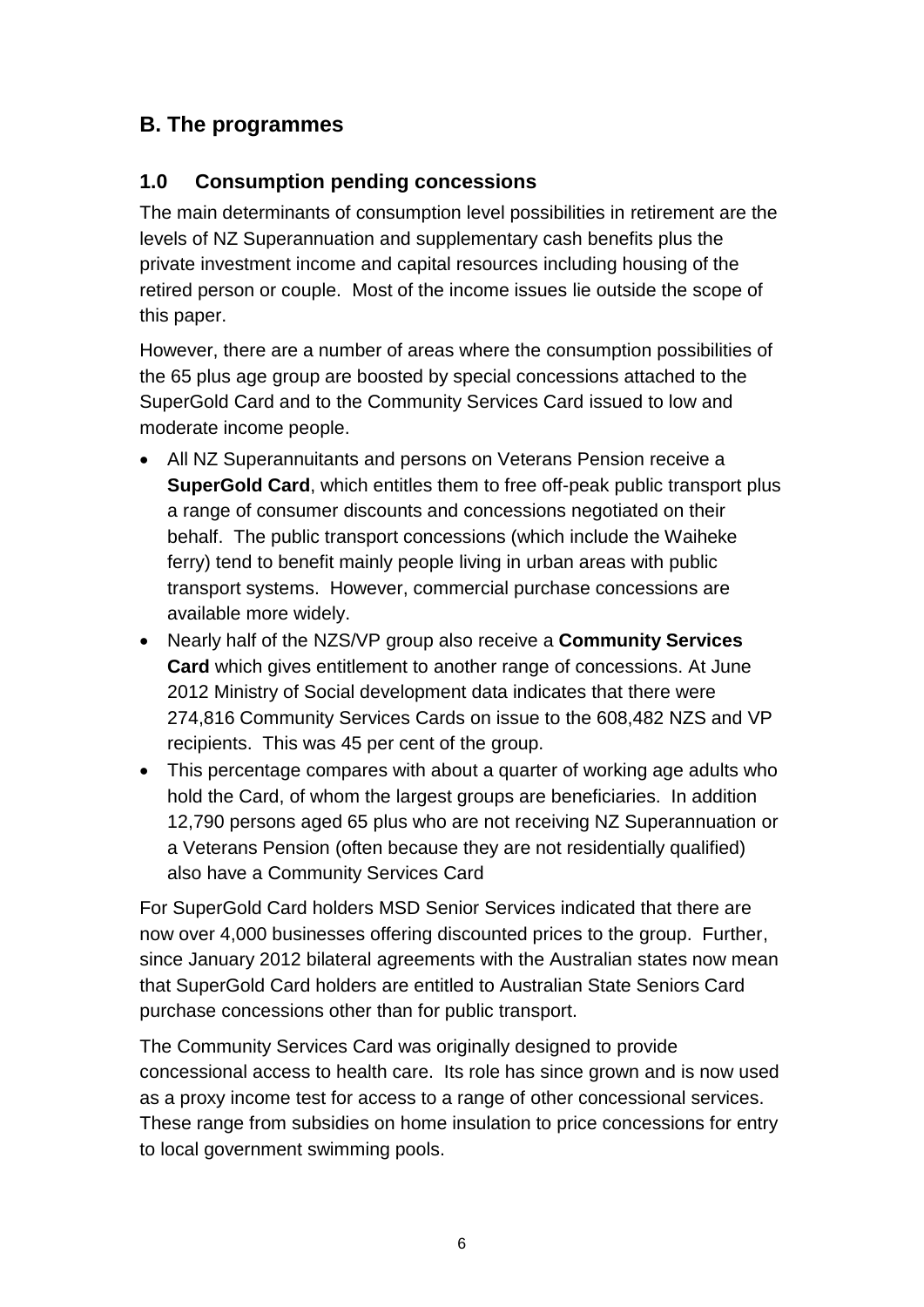Together these two cards mean that NZ Superannuitants and Veterans Pension recipients face somewhat lower costs for a range of goods and services than do most others in the community. The overall impact for most is modest but specific concessions are very significant for some people.

More detail including the role of the High Use Health Card is included in the health sections which follow.

# **2.0 Health and disability support**

New Zealand has a health care system where the majority of the costs for the provision of health services are funded from taxation. However, older New Zealanders use proportionally more of the public health dollar and related disability services than other age groups for several reasons:

- Health impairments and the need for health intervention services and medical treatment tend to rise with age. Data on this is cited at the end of this section.
- Part of the older population (around 5 per cent) are in residential care.
- A larger minority receive assistance with living in the community either from the Work and Income Disability Allowance or personal care and household management assistance from their District Health Board.

#### **2.1 Primary health care**

Most older people (around 95 per cent) are enrolled in a Primary Health Organisation (PHO) which provides general practice and nurse services.

These are subsidised by the government through vote Health with an annual capitation subsidy for each person enrolled. Depending on the practice, most PHOs charge a patient consultation fee on top of the capitation subsidy. However, because of the capitation subsidy the consultation charges are lower than they would otherwise be.

Capitation subsidies are based on the age of the person enrolled. The highest rates are for children aged 0 to 4 and the lowest for younger working age adults. There are also additional capitation subsidies for people with a High Use Health Card which differ by gender.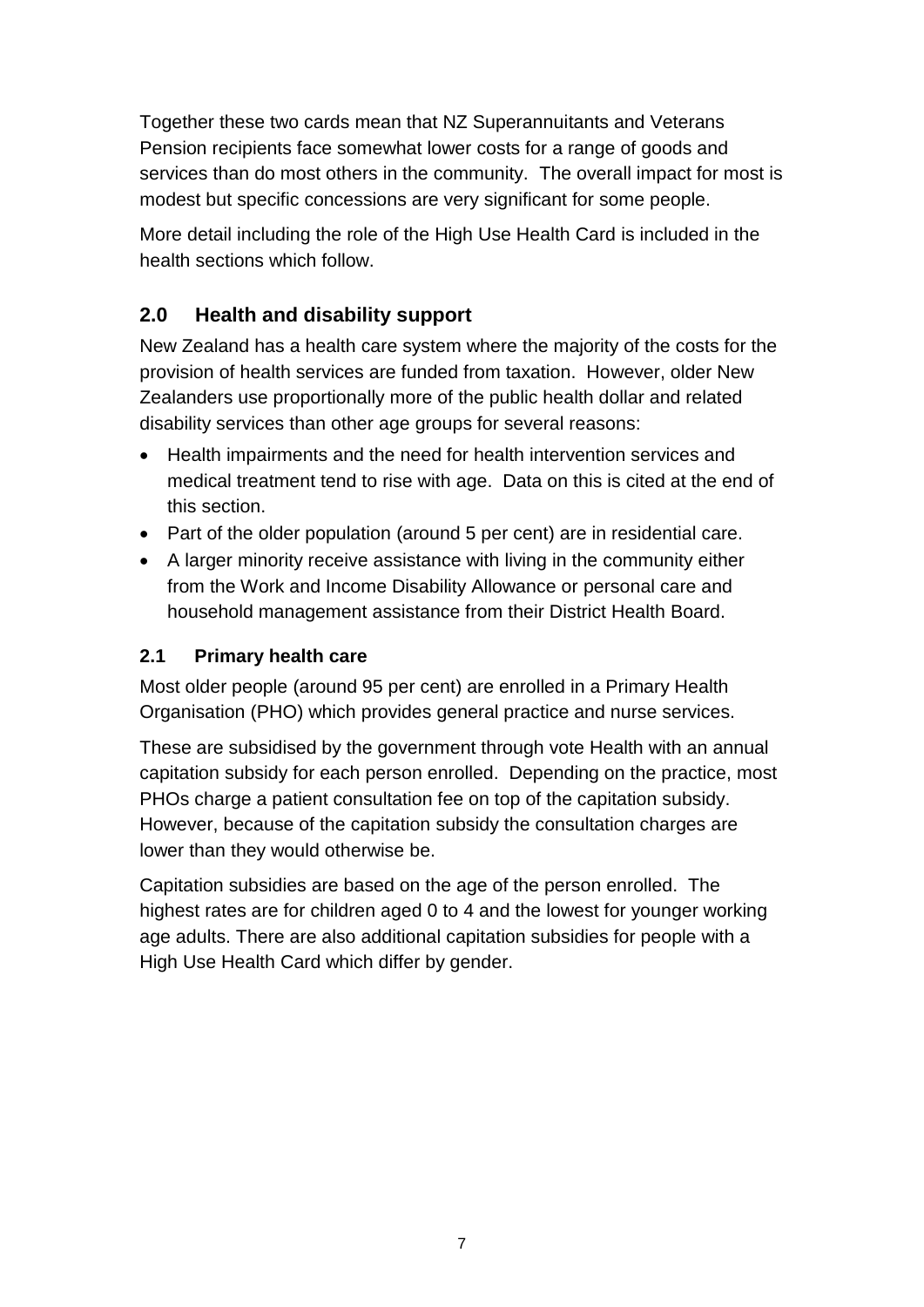| Age       | Capitation (\$ p.a.) |
|-----------|----------------------|
| $0 - 14$  | 575.6200             |
| $5 - 14$  | 369.0744             |
| $15 - 24$ | 355.5300             |
| 25-44     | 355,5300             |
| 45-64     | 389.3904             |
| 65 plus   | 417.6072             |

When PHO enrolees reach the age of 65 the ordinary annual capitation subsidy rises as follows:

**Source:** Ministry of Health website

When patients consult a doctor other than at their PHO (or are not enrolled in a PHO) a General Medical Services subsidy may apply. This is \$15 for an adult with a Community Services Card or a High Use Health Card. The High Use Health Card can be obtained by older people with ongoing health problems who do not qualify on income grounds for a Community Services Card.

The High Use Health Card offers the same benefits as the Community Services Card for general practitioner visits and prescription charges.

#### **2.2 Pharmaceuticals**

Listed pharmaceuticals approved by Pharmac and prescribed by a doctor are provided at subsidised rates by pharmaceutical providers with a Ministry, DHB or PHO contract. Where the provider does not have such a contract, people with a Community Services Card or High Use Health Card can still get subsidised fees.

#### **2.3 Other Community Services Card health entitlements**

In addition to the matters listed above, an adult holder of a Community Services Card may also access subsidies on:

- Fees for after-hours doctors' visits
- Emergency dental care provided by hospitals and approved dental contractors
- Travel and accommodation for treatment outside the area where the person has been referred (at least 80 km for an adult).

#### **2.4 Aids and appliances**

People with a long-term disability not covered by ACC may get free loans of equipment to assist with coping with their disability. The MOH website indicates that this health-funded assistance is available after an assessment process and verification of need by an assessor.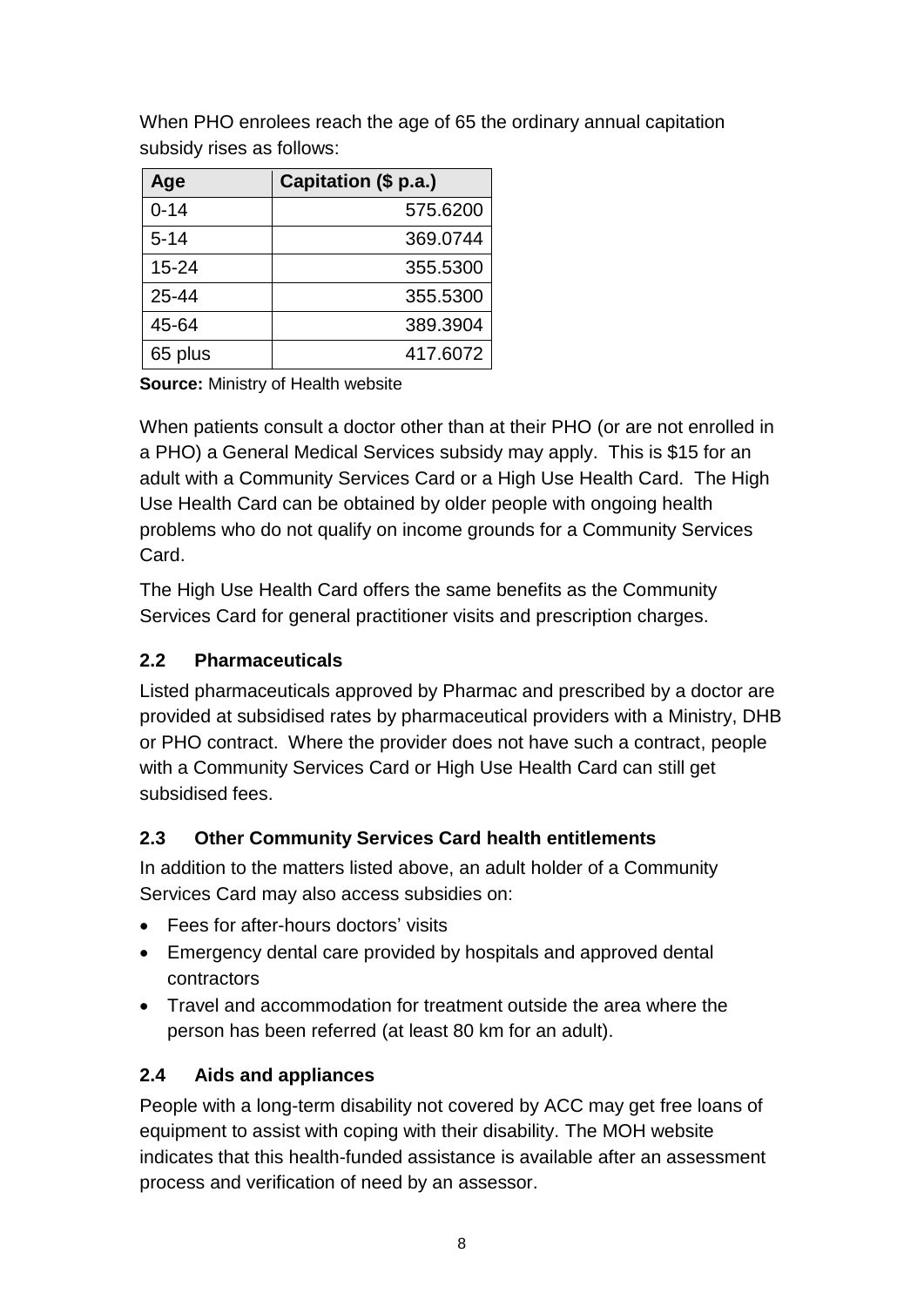This may include equipment to assist with:

- Showering, going to the toilet, cooking, eating and household tasks
- Walking or getting round (walking frame or wheelchair)
- Speaking or understanding
- Listening devices, faxes and vibrating alarms
- Vision (magnifiers, mobility canes, computer screen reading software, and in some cases glasses).

Hearing aids are also separately funded by the Ministry of Health under two different schemes. The Hearing Aid Funding Scheme will cover the cost of a hearing aid (but not test costs) for people who meet a number of criteria about the reasons for their hearing loss. The Hearing Aid Subsidy Scheme provides a more limited grant of \$500 available every six years to adults for part of the cost of the purchase of a hearing aid. Fuller funding may come from the ACC where the hearing loss is employment or accident related, or due to a sudden large noise. War Pensioners are also eligible for fuller funding, while beneficiaries may receive a benefit advance loan to cover costs.

## **2.5 Hospitalisation**

Public hospitals in New Zealand are run by District Health Boards funded by central government. Their main role is the provision of in-patient services and accommodation for acute care and elective surgery. However, they also provide emergency and outpatient services, and some assessment, treatment, and rehabilitation services. Access to inpatient care is via referral from GPs and other primary carers, or emergency services.

Admission and treatment in public hospitals providing acute care and elective surgery in New Zealand is generally free for New Zealand residents. For most services the same provisions apply to all age groups. However, older people tend to be heavier users of hospital services than younger adults.

Targets for the provision of elective services are set by the Government. The length of waiting lists has long been an issue.

The different provisions applying to residential care are described separately below.

#### **2.6 Community care**

New Zealand government policies towards people who become less able to manage in their own homes as they age has included a mixture of support for "ageing in place", plus subsidised residential care. The community care part of this has included a mix of policies administered by the Ministries of Health and Social Development.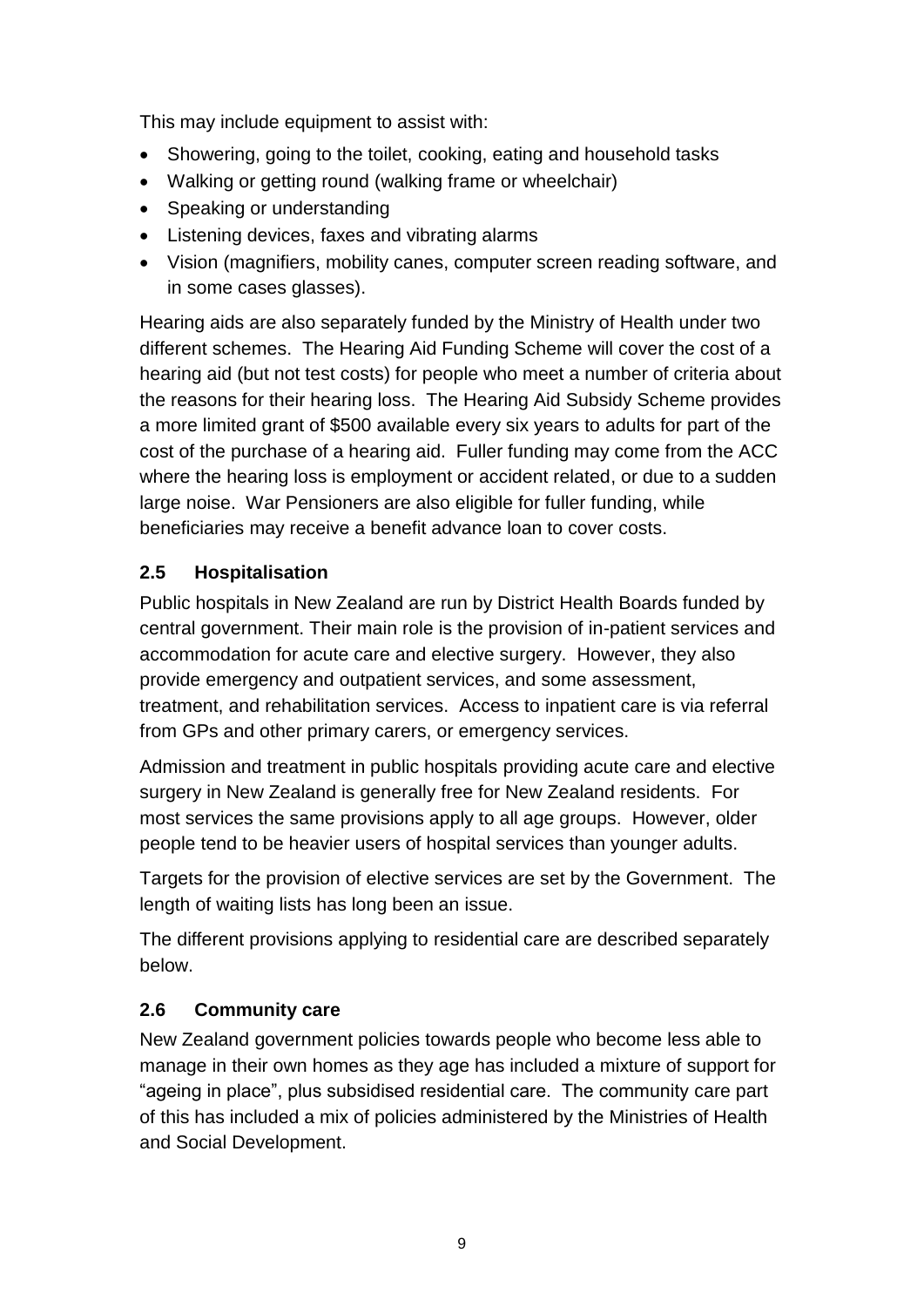#### **Disability Allowance**

The most common form of additional assistance to older people and those with disabilities who remain living in their own homes in the community is not actually part of vote Health but the Ministry of Social Development Disability Allowance administered by Work and Income. This is a supplementary benefit paid mainly to Superannuitants and Beneficiaries who have additional identifiable ongoing living costs because of a disability or health issue. Uptake tends to increase as people become increasingly frail with age. In June 2012 MSD data indicated that a total 129,042 people on NZ Superannuation or Veterans Pension were also receiving a Disability Allowance. This represented 21.2 per cent of the group.

The Disability Allowance is subject to an income test, and most payments are in the range \$20 to \$40 per week. The income limits in 2012-13 for those without dependent children are \$585.67 a week gross for a single person and \$866.91 for a couple. The major categories of spending recorded in 2012 were health related costs, gardening, and medical alarms.

#### **Home Support**

When a person becomes less able to manage in their home without assistance, the local District Health Board or their agent may perform a needs assessment to determine the needs for home support services. The assessment includes the capacity of the individual to manage, as well as the degree of "natural support" available from family or household members or others. Two types of Home Support assistance may be provided:

- Personal care (showering etc.)
- Household management (shopping, cleaning etc.)

Free household management assistance is provided only to those who qualify for a Community Services Card, which amounts to an indirect income test. The Community Services Card has income limits which depend on family size and composition. For those without children it is \$26,393 per year gross for a single person living alone, and \$39,423 for a couple. However, personal care is provided at DHB expense on the basis of assessed need.

The amount of Home Support hours a person may receive varies widely, though the average is close to 2 hours a week. About 60,000 people or around 10 per cent of the 65 plus population receive some element of Home Support. The annual cost is around \$250 million.

An individual may be in receipt of both a Disability Allowance and Home Support, though not for the same costs. Disability Allowance will cover some costs (e.g. gardening) which are not covered by Home Support.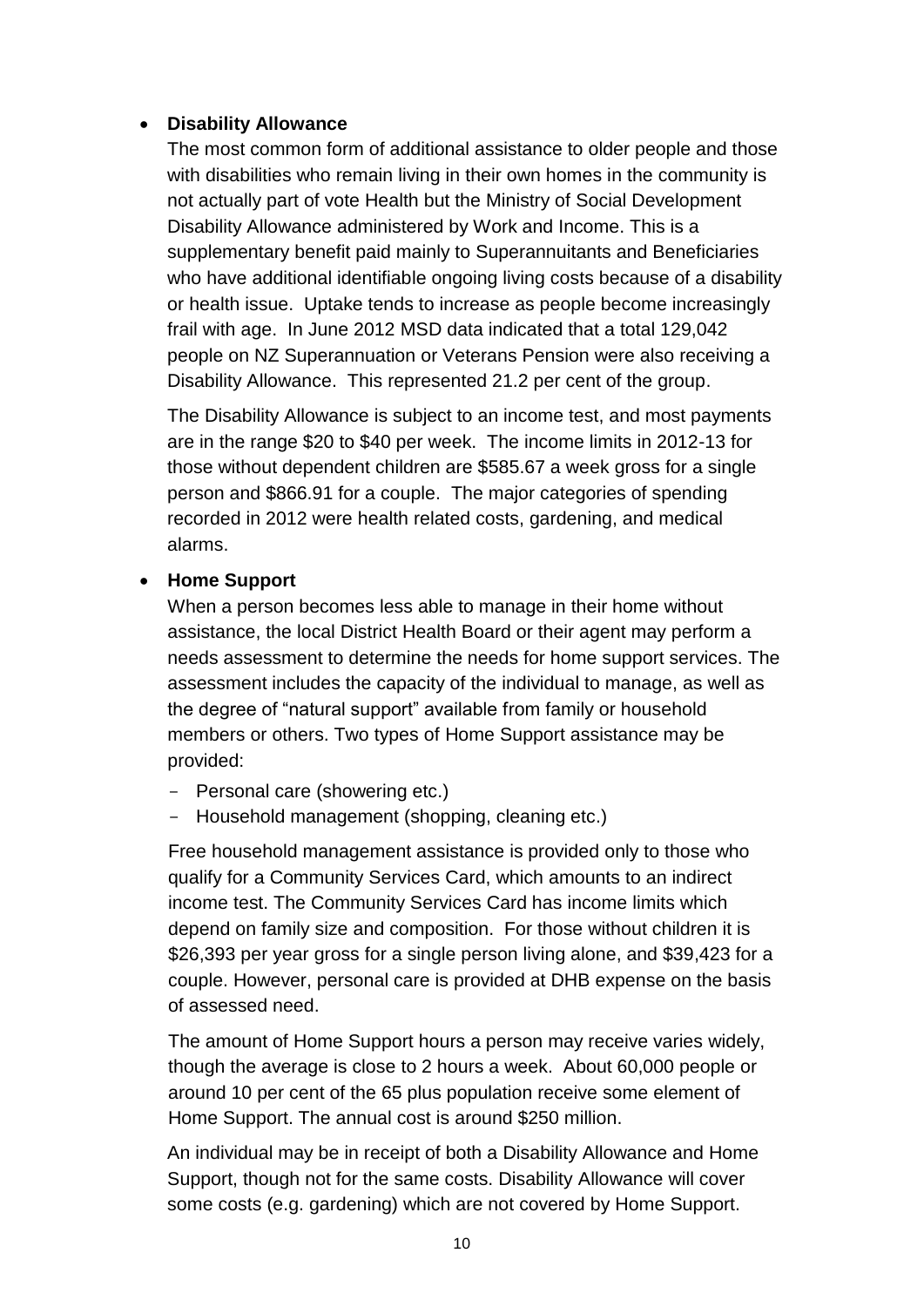## **Domestic Purposes Benefit subsidised care by relatives or "natural carers"**

In some circumstances a household member may receive a Domestic Purposes Benefit for the Care of a Sick and Infirm person. At June 2012 MSD statistics indicate this income tested benefit was being paid in respect of care of 3,926 persons identified as being aged 65 plus. The actual 65 plus total may be somewhat higher than this as a further 1,203 of the total 7,686 DPB/CSI case files did not identify the age of the person being cared for.

## **2.7 Residential Care**

When a person becomes too frail or incapacitated to stay in their own home they may be assessed as being eligible for residential care: This may be one of four categories of residential care:

- Rest home
- Dementia service (where confined conditions are needed for patient safety)
- Hospital level care (for the largely bed-ridden cases)
- Psycho-geriatric care

Ministry of Health data indicates that there are around 30,500 people in all four categories of residential care combined, equivalent to just over 5 per cent of the 65 plus age group. Most are aged 75 plus. The proportion in residential care has tended to fall over time as more Home Support services have been provided, and the population has tended to become healthier. Also most of the rapidly growing numbers of currently "young elderly" baby boomers do not need residential care. This will change as these cohorts age.

In round figures there are about:

- 16,250 in ordinary rest home level care
- 10,600 in hospital type care
- 2,900 in dementia care, and
- 750 in psycho-geriatric care

People stay resident for around two years on average, with around 9,000 each year dying while in residence, the balance mainly moving to other forms of care. Hence, while only around 5 per cent of older people are in residential care at any time, around 30 per cent of people are in residential care when they finally die.

Access to subsidised residential care is subject to an asset test, though the charge for the higher levels of care for those required to pay for the cost of care is capped at the Rest Home level of costs. The District Health Board pays for the cost difference. The assets test limit for provision of the Residential Care Subsidy is currently \$215,000 in assets.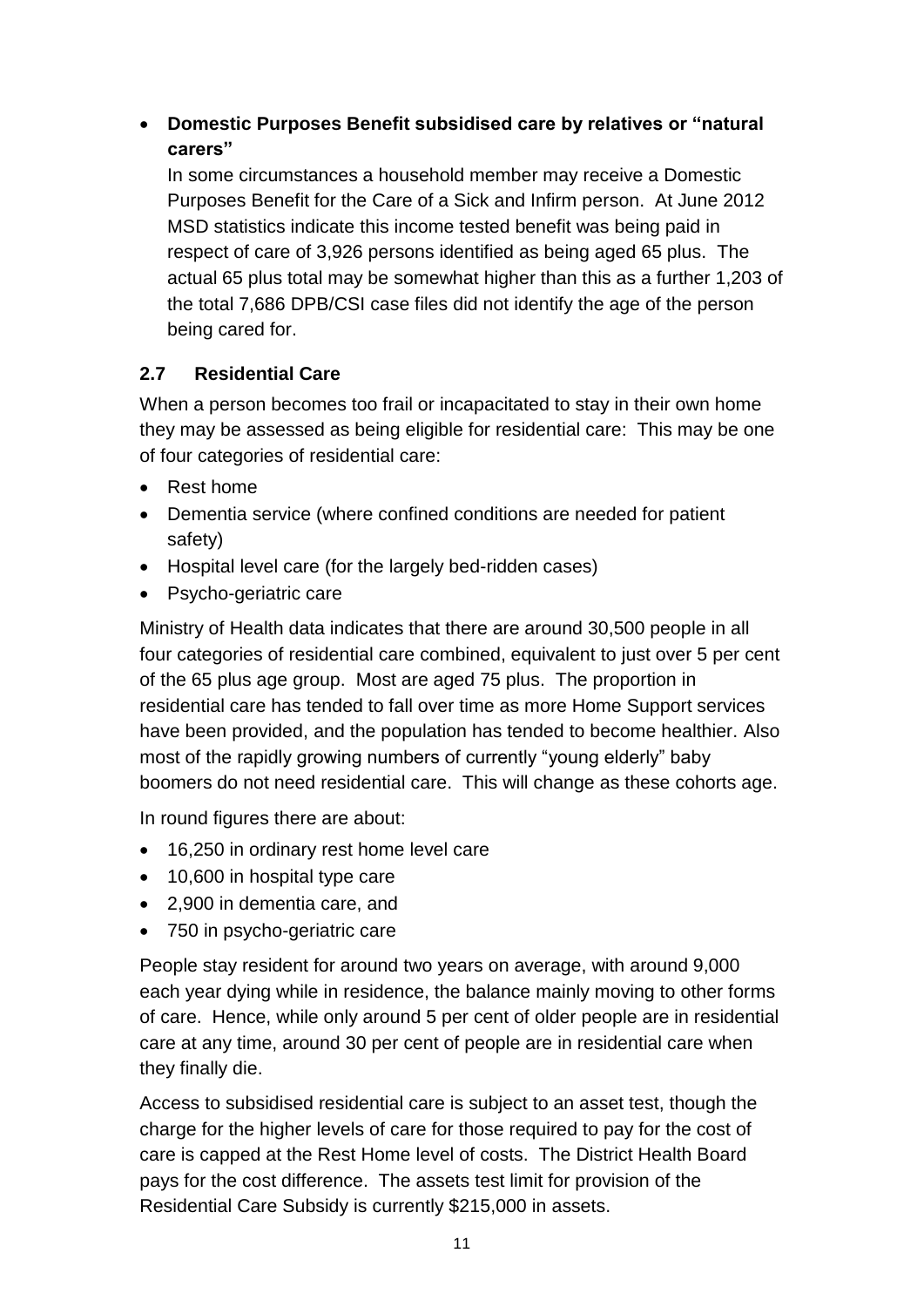Those provided with subsidised care because their assets are under the limit must however pay their income including NZ Superannuation as a contribution towards care costs. They retain the small "hospital rate" of NZ Superannuation (currently \$42.38 a week) to cover incidental expenses. There is also a small exemption for income from investments (\$945 per year for a single person, \$1,980 for a couple, and \$2.835 for a couple where one spouse/partner has been assessed as requiring care).

MOH estimates that currently around 5,000 residents are paying the full cost of their rest home care, and another 4,000 are paying at the capped rest home rate for higher cost forms of residential care.

Residential care costs about \$1,550 million a year (ex GST) with DHBs paying approximately \$890 million a year. Of the balance about \$450 million is recovered from client contributions (including from NZ Superannuation) for those in subsidised care, and \$210 million was contributed by fully private payments.

#### **2.8 Age related costs of health care**

In 2009-10 vote Health cost \$12,406 billion. Of this \$4.372 billion or 35.2 per cent of the cost was estimated by the Ministry of Health to be generated by those aged 65 plus. This compares with a 12.9 per cent share of the New Zealand population aged 65 plus in that period.

| Age group | <b>Female</b> | <b>Male</b> |
|-----------|---------------|-------------|
|           | \$ p.a        | \$ p.a.     |
| 50-54     | 1,856         | 1,826       |
| 55-59     | 2,161         | 2,208       |
| 60-64     | 2,634         | 2,744       |
| 65-69     | 3,275         | 3,625       |
| 70-74     | 4,249         | 4,730       |
| 75-79     | 5,639         | 6,170       |
| 80-84     | 7,980         | 7,770       |
| 85-89     | 11,181        | 9,752       |
| 90 plus   | 16,722        | 12,973      |

Health costs rise rapidly with age. For example an earlier Ministry of Health study for 2006-07 indicated the following pattern of age-related costs.

**Source:** Ministry of Health

The Treasury Long term fiscal model indicates that on the basis of current policies, total crown health spending will rise from an estimated 6.47 per cent of GDP in 2011-12 to 7.13 per cent by 2024-25 and 8.34 per cent by 2034-35. The change is driven in substantial degree by the ageing of the population.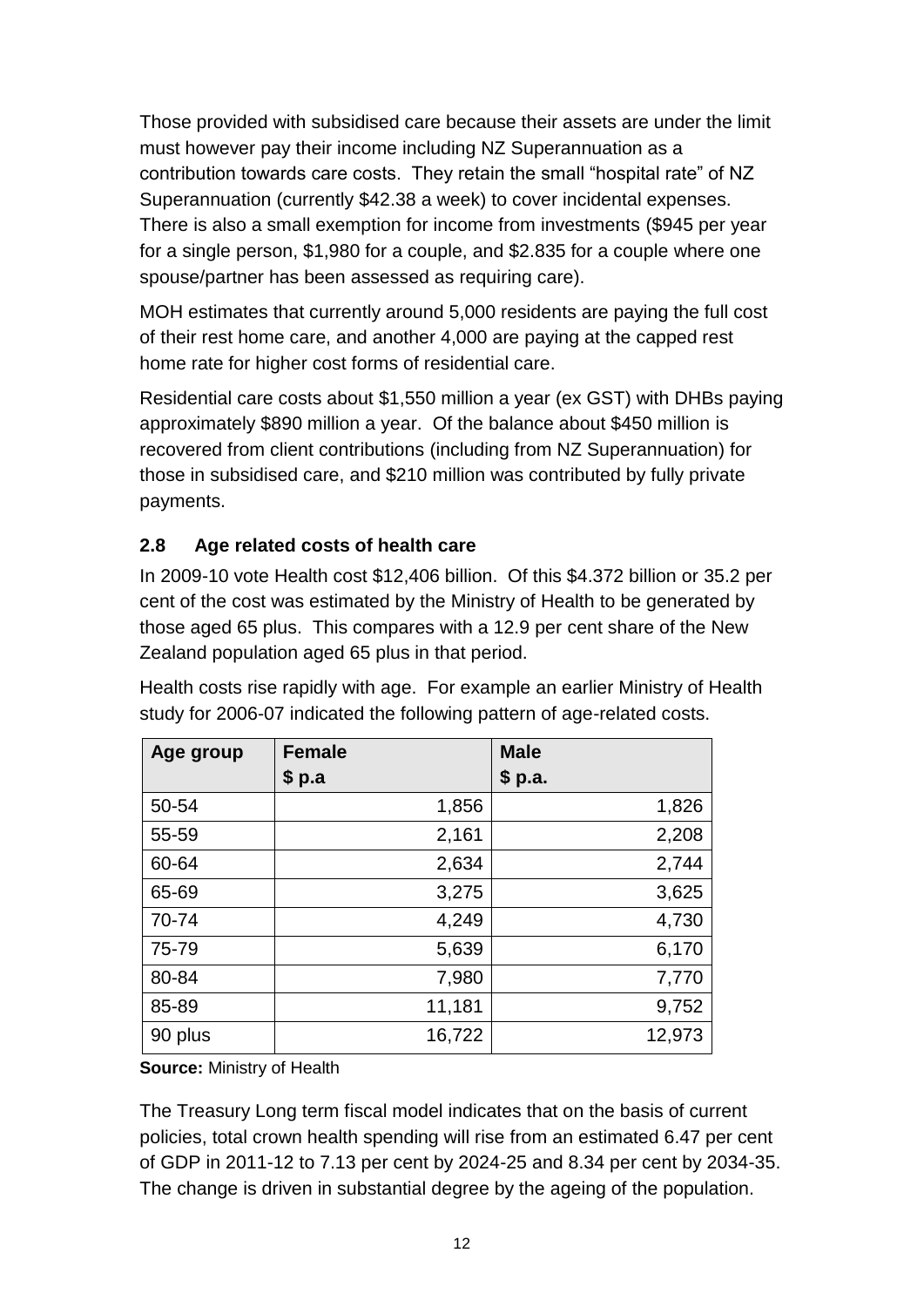As this rise will coincide with a parallel rise in New Zealand Superannuation spending from a gross 4.60 per cent to a projected 6.96 per cent of GDP by 2034-35 government finances will be under significant pressure in the absence of tax or policy changes.

#### **2.9 Impact on access to services**

This scale of health costs indicates that older New Zealanders as a group, and especially those on lower incomes benefit very heavily from the publicly funded and significantly targeted pattern of provision of health and disability services. Otherwise this level of costs would simply be unaffordable for low income retirees in a strictly actuarial insurance based system or a system where individual users paid for all health services.

# **3.0 Housing**

Traditionally the current cohorts of New Zealanders aged 65 plus have been viewed as having a favourable housing situation. The decline in New Zealand home ownership ratios from 73.6 per cent in 1991 to an 66.8 per cent (including properties held in family trusts) in 2006 has so far mainly affected younger and middle aged adults. However, unless there is a home ownership "catch up" amongst those now middle aged, home ownership ratios will begin to decline faster amongst those reaching retirement pension age.

The estimate by Phil Briggs which varies slightly from the Statistics NZ estimate was that home ownership by those aged 65 plus fell by 4.9 percentage points between 1991 and 2006, or from 84.4 per cent to 79.5 per cent. Most of the estimated drop (4.2 percentage points) occurred between 2001 and 2006. Overall home ownership by adults dropped by 8 percentage points, while for adults aged 25-49 the drops were in double digits. Home ownership was the highest in the age group 60-64, after which some older people begin to move out of home ownership.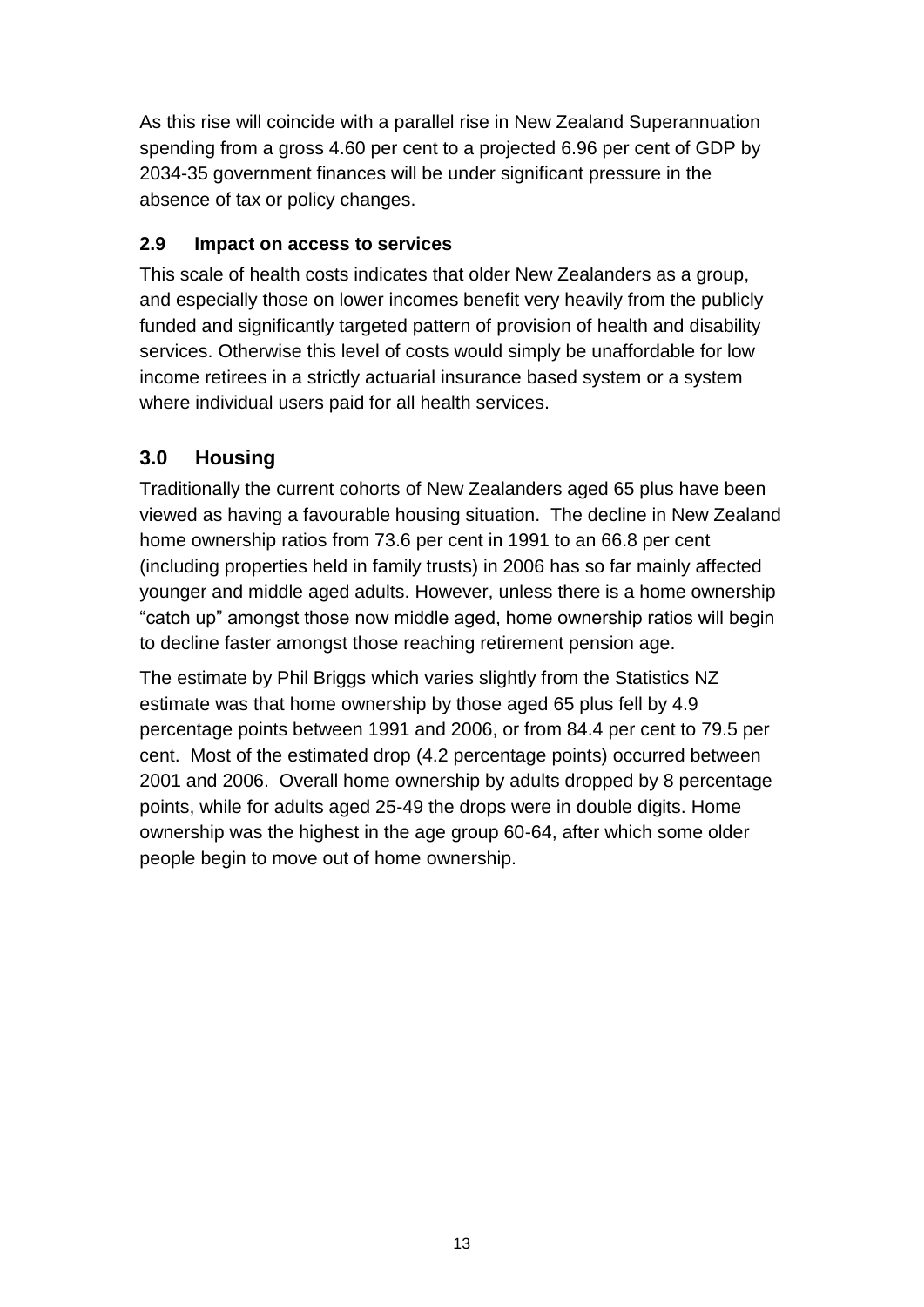| Age group | Ownership % in 2006 | Drop 1991-2006 |
|-----------|---------------------|----------------|
| 20-24     | 21.7                | $-4.9$         |
| $25 - 29$ | 36.3                | $-17.5$        |
| 30-34     | 52.6                | $-16.5$        |
| 35-39     | 61.9                | $-15.3$        |
| 40-44     | 68.5                | $-13.6$        |
| 45-49     | 73.7                | $-10.7$        |
| 50-54     | 77.8                | $-7.9$         |
| 55-59     | 80.5                | $-7.9$         |
| 60-64     | 81.2                | $-6.2$         |
| 65 plus   | 79.5                | 4.9            |

The Briggs estimates are as follows (the postponement of the 2011 Census means that there are no more recent figures):

**Source:** *Briggs, P. (July 2006).* "Family trusts: ownership, size, and their impact on measures of wealth and home ownership". *Reserve Bank New Zealand.*

Alternative Census based calculations by Roger Hurnard which cover only the period 2001 to 2006 draw a distinction between the tenure of the household and the home ownership status of adults living in it. For example adult children living with their homeowner parents are not classified as homeowners. Prior to 2001 the way the Census question was asked blurred this distinction.

Using this basis of classification the proportion of people answering the census question who classified themselves as homeowners was only 54.9 per cent in 2001. This figure fell further to 53.2 per cent in 2006. Almost all age groups experienced a drop in ownership proportions except those aged 80- 84. The biggest falls were amongst young and early middle-aged adults.

#### **3.1 Home ownership and living standards**

The impact of housing tenure on low income retired people showed up strongly in the 2008 MSD Economic Living Standards Survey. For those aged 65 plus with incomes below \$20,000 per year the hardship rates were:

|                        | $\%$ |
|------------------------|------|
| Owned without mortgage |      |
| Owned with mortgage    | 15   |
| Private rental         | 13   |
| HNZ rental             | 51   |

Having a mortgage-free home in retirement was one of the best predictors of living standard adequacy for people on low incomes in retirement. The HNZ rental housing catered for the housing needs of many of the most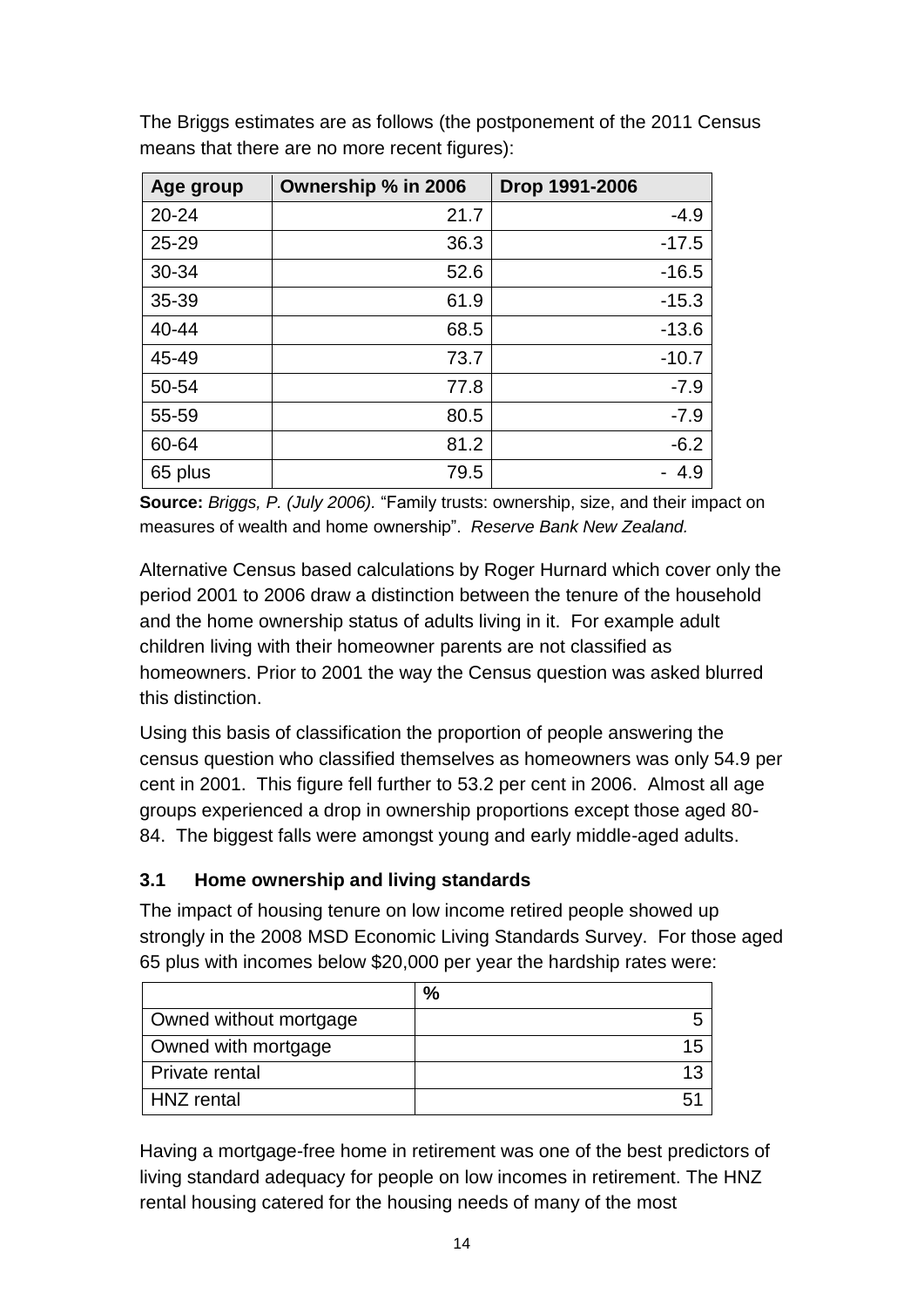disadvantaged of the age group, though these still showed up as likely to be in hardship for other reasons. The Accommodation Supplement eased the situation of those in private rental accommodation.

A generation ago New Zealand had a number of programmes designed to assist home ownership, notably concessional loans for first home buyers from the then Housing Corporation, and Family Benefit Capitalisation for deposit assistance. These programmes which were mainly orientated to younger families are now long gone. However, there are a number of other programmes which assist older people with the cost of housing provision while living in the community. These include:

- Housing NZ state rental housing
- Local government pensioner housing
- Third sector concessional housing
- Accommodation Supplement
- Rates Rebate Scheme
- Local government rates deferral schemes.
- Home insulation funding

A note is also included on Retirement Villages (section 3.6).

#### **3.2 HNZ State Rental Housing**

In 2012 Housing New Zealand statistics indicate that it had 13,128 primary tenants aged 65 or over. These represented 20.5 per cent of the HNZ tenant group. Most of these would be on low or moderate incomes and would be charged only 25 per cent of their income as a rental under the Income Related Rents policy.

Separate figures are not available for the degree of subsidy of older tenants on income related rents. However, the average in 2011-12 for all tenants on income related rents was \$9,478 per year. This is the average difference between market rents and income related rents for occupied HNZ properties to which an income related rent applied.

The HNZ rental stock share of the total NZ housing stock has been declining over time. At 30 June 2012 there were 69,515 total HNZ dwelling units, representing 4.2% of estimated occupied dwelling, of which 61,816 or 3.7 per cent of occupied dwellings were let at Income Related Rents. The balance included some paying market rents plus temporarily unoccupied dwellings and those under repair. Two decades earlier 70,296 HNZ units represented 5.5 per cent of then total of occupied dwellings. This declining ratio suggests that the state rental housing role in providing part of the housing for the rapidly growing number of older New Zealanders can be expected to decline in the foreseeable future.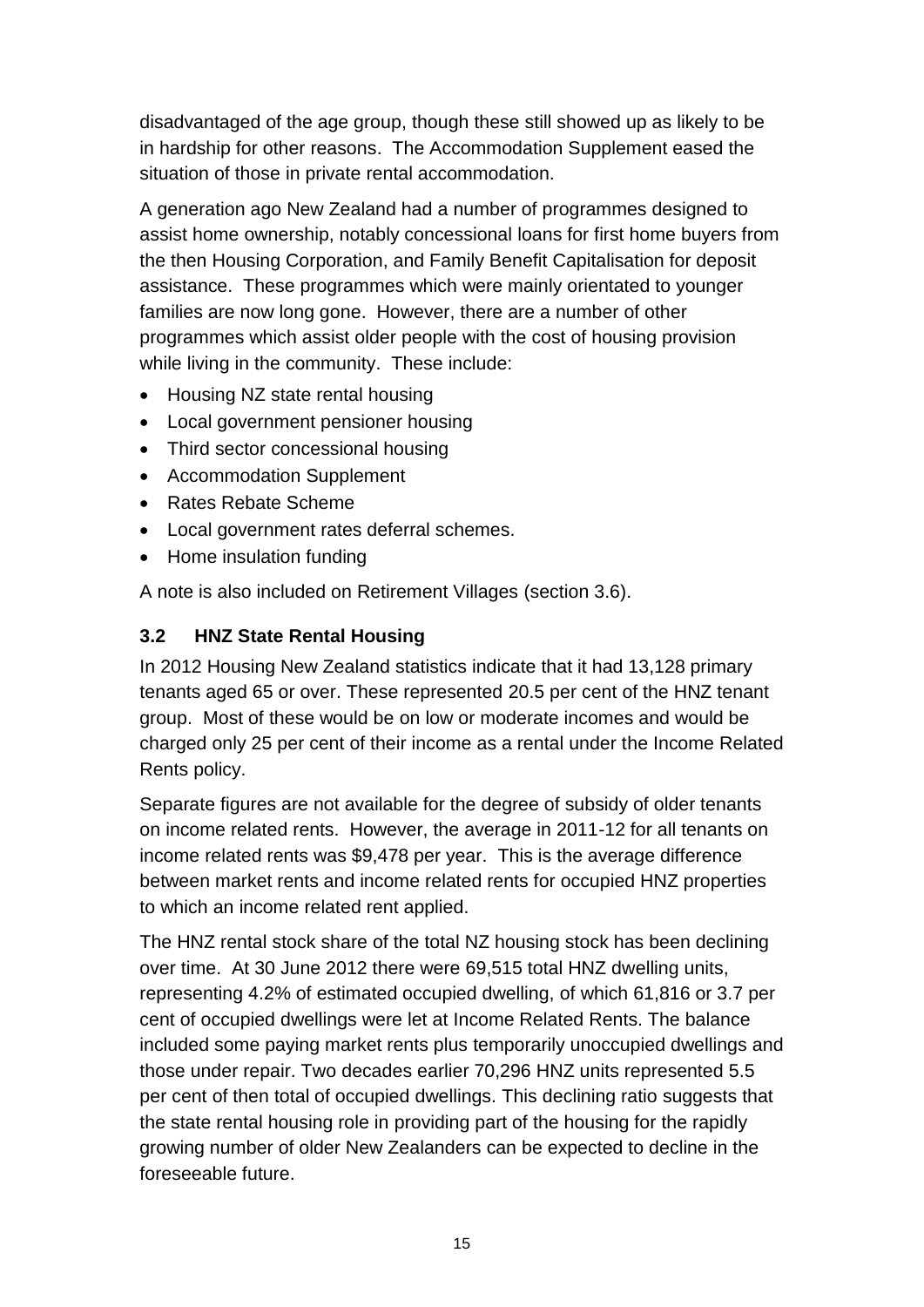# **3.3 Local government social housing**

The latest Ministry of Social Development estimate is that there are about 14,000 social housing units administered by NZ local governments. Most of these originated as pensioner housing schemes and were developed with central government concessional loans. These loans ceased in the mid-1980s.

While the tenant mix is now more varied than in the past most tenants are understood to be older people.

Little new local government social housing has been developed in the past decade, and its role in providing housing for older New Zealanders seems also likely to decline.

# **3.4 Third sector concessional housing**

New Zealand has a small non-government social housing sector, much of which concentrates on providing concessional or sheltered housing for older people. The Productivity Commission Housing Affordability Report (p.218) quotes a 2011 survey by HNZC which identified 5,076 community housing units in the sector. The proportion of occupants who are aged 65 plus is not known.

In 2011 the NZ Government set up a Social Housing Fund to encourage growth in the sector. The Fund has an allocation of \$35.35 million, with the possibility of capital grants of up to 50% of capital cost to qualifying providers.

The allocation so far will fund only a small increase in the community social housing stock. If the average cost of a social housing unit was \$300,000 and the average subsidy was \$100,000, then the Fund would facilitate the building of only 354 housing units. However, there may be further developments in the area once Government policy reviews are completed.

# **3.5 Accommodation Supplement**

The Accommodation Supplement provided as a supplementary benefit by Work and Income to subsidise high housing costs for those on low incomes has been a growing source of housing assistance for recipients of NZ Superannuation and Veterans Pension.

The Accommodation Supplement pays for 70% of the additional housing costs where these exceed 25 per cent of benefit or NZS income for renters, and 30 per cent for home owners. However, the subsidy declines by 25 cents in the dollar when the claimant has other income, and a "cash assets" test also applies. This measure of investment assets is \$8,100 for single people and \$16,200 for a couple.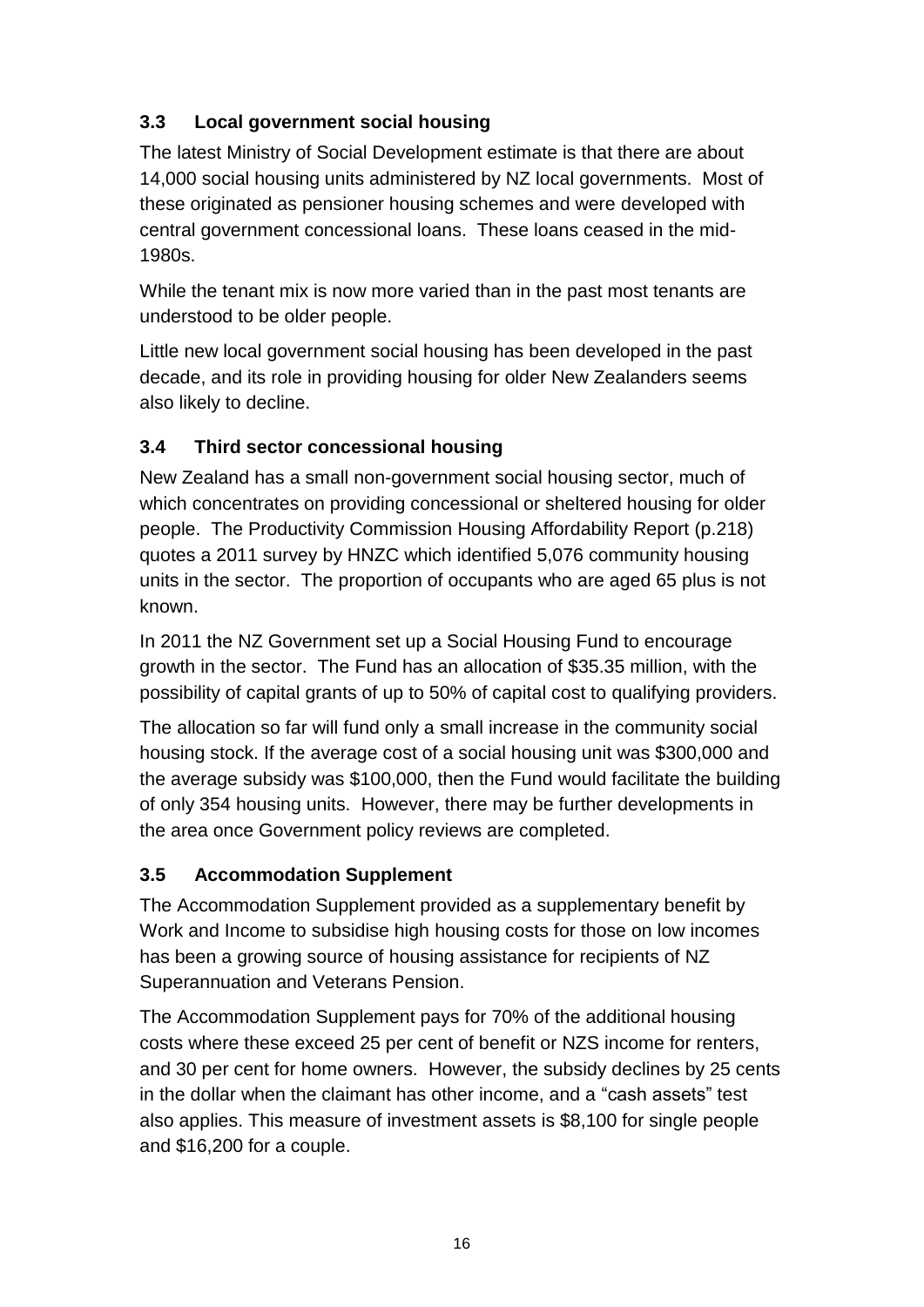The average subsidy in 2011-12 for NZ Superannuitants and those on Veterans Pension was \$55 per week, or \$2,860 per year. This would cost the taxpayer about \$85 million per year. The average subsidy per older claimant is less than the average for all groups as older low income people generally occupy smaller and less costly premises than families with children.

Actual numbers of recipients of Accommodation Supplement by these two groups (NZS and VP) which have nearly doubled in the past decade have been as follows:

| Year | Number of recipients who have received<br><b>Accommodation Supplement</b> |        |
|------|---------------------------------------------------------------------------|--------|
| 2002 |                                                                           | 16,293 |
| 2003 |                                                                           | 16,294 |
| 2004 |                                                                           | 17,383 |
| 2005 |                                                                           | 18,895 |
| 2006 |                                                                           | 20,474 |
| 2007 |                                                                           | 21,606 |
| 2008 |                                                                           | 22,800 |
| 2009 |                                                                           | 24,523 |
| 2010 |                                                                           | 26,458 |
| 2011 |                                                                           | 27,711 |
| 2012 |                                                                           | 29,689 |

**Source:** Ministry of Social Development

Growth in the number of older claimants of the Accommodation Supplement is mainly a function of the gradually growing proportions of older people now in private rental accommodation. MSD data for the 2012 totals for NZS and VP recipients also receiving Accommodation Supplement were comprised as follows:

|                 | Number of people receiving both<br><b>Accommodation Supplement and NZS or VP</b> |
|-----------------|----------------------------------------------------------------------------------|
| Renting         | 21,118                                                                           |
| <b>Boarding</b> | 2,888                                                                            |
| Own home        | 5,683                                                                            |
| Total           | 29,689                                                                           |

**Source:** Ministry of Social Development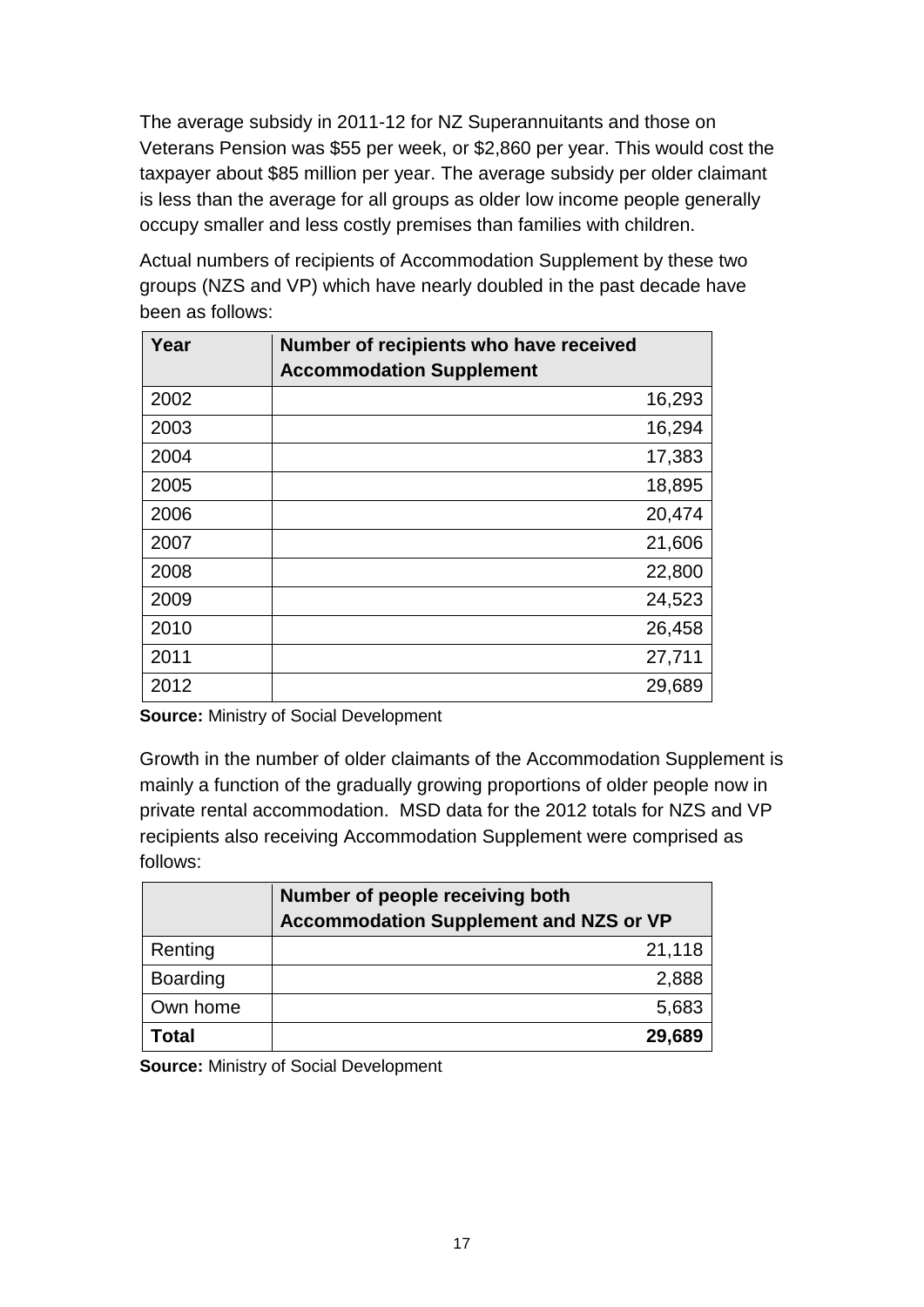The proportions of NZS and Veterans Pension recipients on Accommodation Supplement are still modest, having risen from 3.6 per cent of the NZS/VP total in 2002 to 4.9 per cent in 2012. As a percentage of households containing a Superannuitant or Veterans Pension recipient it would be somewhat higher than this as couple households are counted as only once case in the statistics. Also, some would be living in other claimant households.

## **3.6 Rates Rebate scheme**

Most older homeowners do not qualify for an Accommodation Supplement either because their costs do not exceed 30% of NZS income, or because they have additional income, or their "cash assets" are above the limits. However, many of those so excluded by cost or asset criteria still can qualify for a rates rebate from vote Internal Affairs.

Ministry of Internal Affairs statistics indicate that the maximum rebate for 2012-13 is \$590 per year, with the actual average rebate 2011-12 being \$541.20. Entitlement is subject to an income limit. For 2012-13 this is \$23,650. As the annual payment rate for NZ Superannuation in 2012-13 is \$20,803.64 for a single person living alone but \$31,449.60 for a couple it is fairly clear that the main target groups are older single or widowed homeowners on low incomes, plus beneficiary home owners.

A survey of 89,319 claimants in 2011 who had a single declared source of income showed the following proportions of claimants:

|                           | <b>Proportion of claimants %</b> |
|---------------------------|----------------------------------|
| NZ Superannuation         | 72.9                             |
| <b>Beneficiaries</b>      | 16.5                             |
| Employed or self-employed | 10.5                             |

**Source:** Department of Internal Affairs

In 2011-12 the total number of recipients of the rate rebate was 115,074, and the annual cost \$62.3 million. The budget for 2012-13 is \$60 million.

While the average rates of payment for Rates Rebates are much lower than for Accommodation Supplement or HNZ Income Related Rents subsidies, the Rates Rebate is actually the most widely used form of accommodation subsidy by those aged 65 plus.

# **3.7 Rates deferral**

Some local governments have a rates deferral programme for low income homeowners. In effect the rates debt is accumulated and charged against the estate or eventual house sale. Use of these programmes seems to be limited. Part of the reason seems to be that by deferring rates payments the eligibility for Accommodation Supplement or Rates Rebate also stops.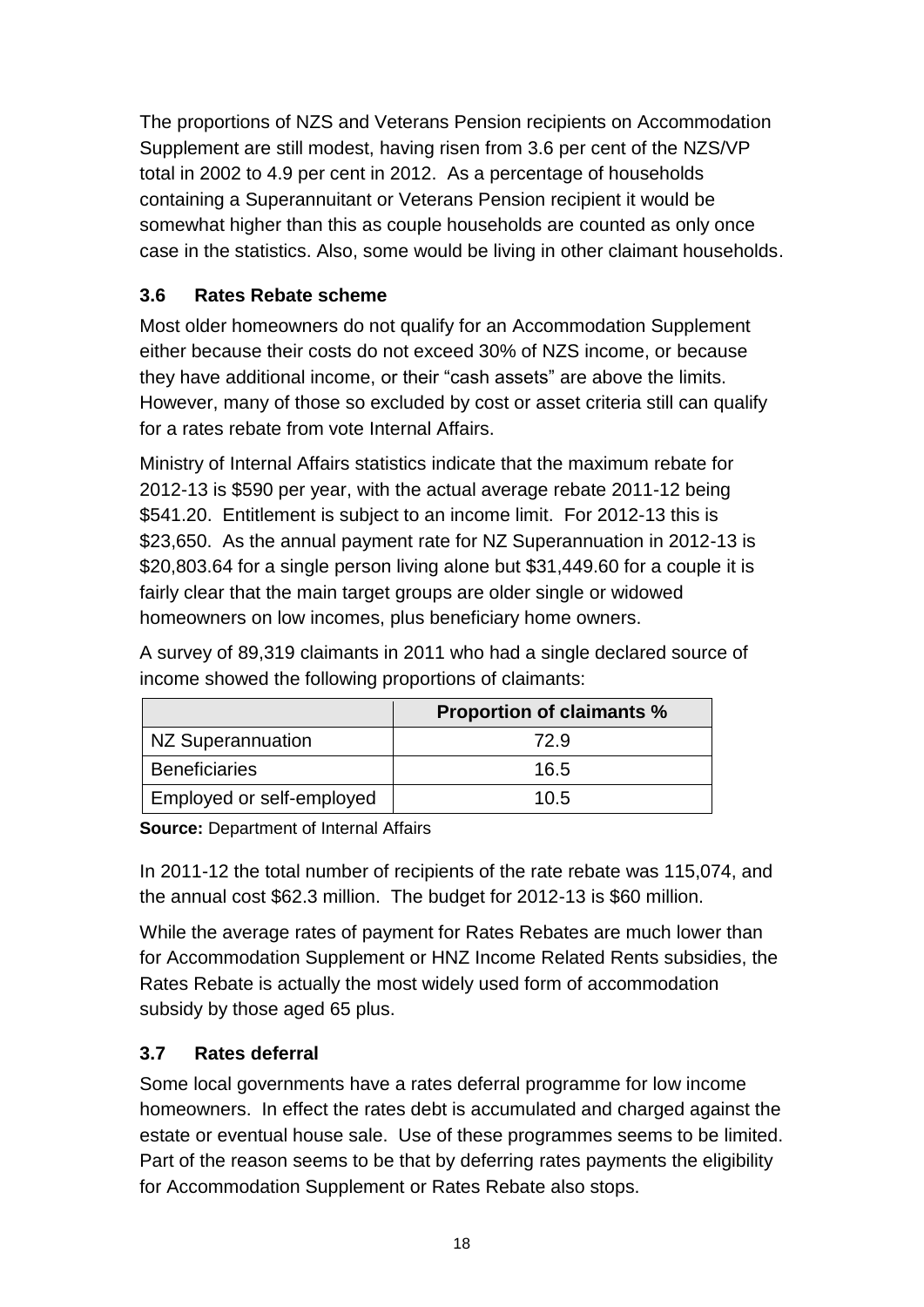## **3.8 Retirement Villages**

A feature of recent decades has been the growth in Retirement Villages. These provide a sheltered environment which allows older people to continue living in their own housing unit, but with some support services and recreational facilities adjacent, allowing the residents to remain in most respects in the community. The villages often have residential care facilities attached.

The villages are self-supporting and usually run as commercial ventures. Issues in the development of the villages have been associated with the purchase of "licences to occupy" the particular unit taken up, and the effect of this on the financial equity of the individual or their estate.

While the villages are not subsidised, Government supervision of the development in the interests of occupants led to the Retirement Villages Act 2003, and the associated Code of Practice. The Retirement Commissioner oversaw the preparation of an evaluation on the impact of the Act and Code of Practice.

## **3.9 Home insulation funding**

A high proportion of older homes in New Zealand are poorly insulated and hence expensive to heat adequately. To help deal with this problem the New Zealand government provides a subsidised home insulation scheme run through EECA Energywise. The EECA website indicates that homeowners in general, including landlords, can get a subsidy of up to \$1,300 or 33% of costs towards ceiling and under floor insulation and its installation.

In the case of holders of a Community Services Card the subsidy rate can be as high as 60 per cent. The unsubsidised portion of the cost may also be paid for over time in conjunction with rates or mortgage payments.

As 45 per cent of the NZS/VP group have a Community Services Card the subsidy option is significant for many of those needing to install insulation.

#### **3.10 Summary on housing**

The existence of several housing assistance schemes targeted at different groups of low income older people is clearly one of the significant factors in the low rates of hardship amongst older people. Curiously, the most expensive of these per head (HNZ income related rents) contains the biggest cluster of low income older people in continuing hardship. This would seem to reflect the fact that the "serious housing need" criteria for HNZ rental units gives accommodation to people who often have a series of adverse life events creating multiple financial, health, and family problems, and not simply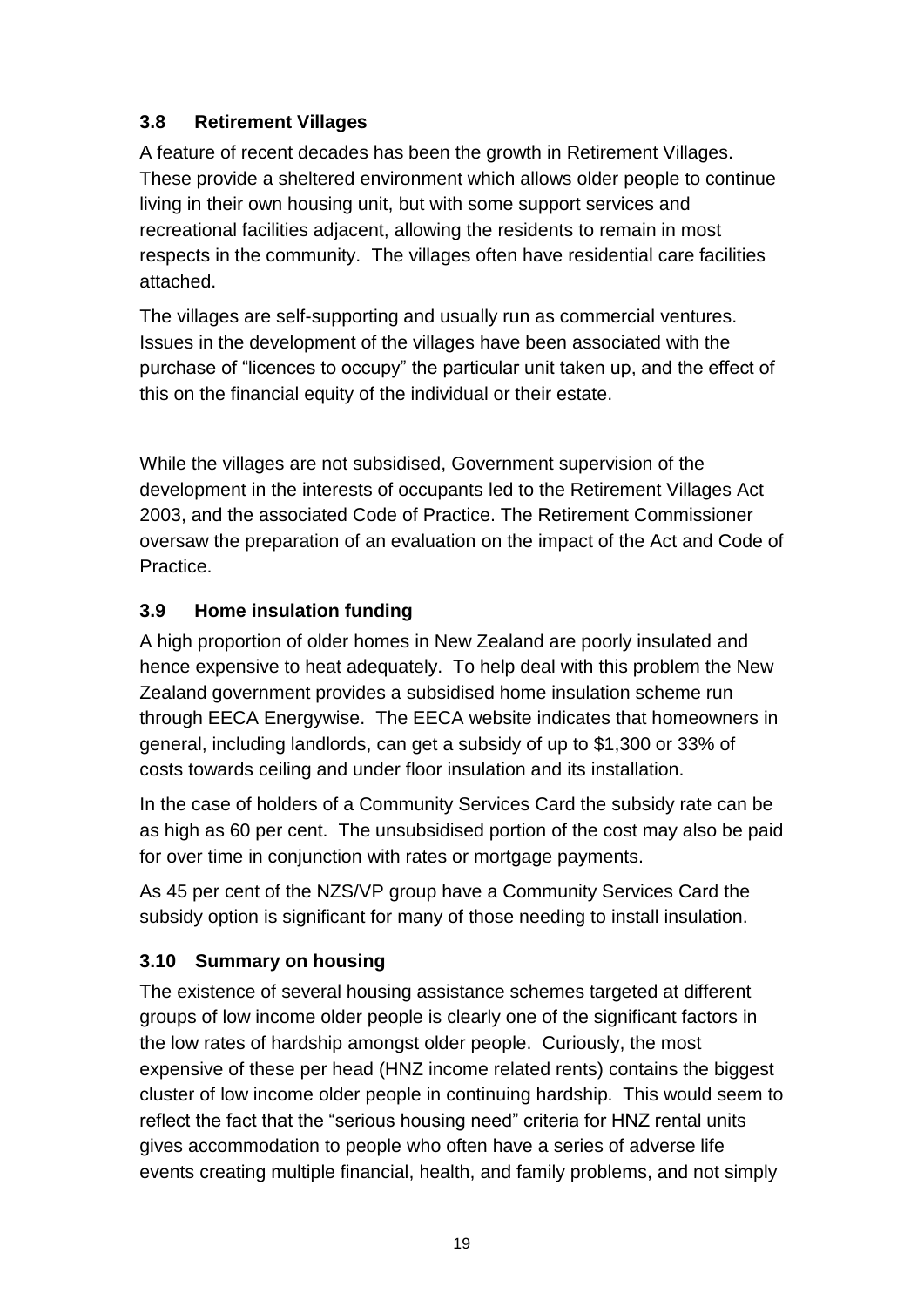a housing affordability problem. In particular, a high proportion of older HNZ tenants would have been beneficiaries prior to reaching the age of 65.

For most of the other older people, the high home ownership ratios of current cohorts of older people plus the range of public sector assistance schemes means that housing is generally affordable. However, those on low incomes with limited savings may still face significant problems when major housing related costs occur such as the need to replace a roof. Large increases in local government property rates may also impact adversely on fixed incomes.

For the foreseeable future the rapid growth in the numbers now reaching 65 years and the declining home ownership ratios suggest that housing affordability issues will become more pressing for a growing proportion of the older age group. Under current institutional structures this is likely to put more pressure on the Accommodation Supplement system.

# **4.0 Transport and mobility**

An effective part of the living standards of modern populations is mobility. This is the ability to move around within a district or living area to meet daily needs for things such as employment, shopping, visiting health services, social and cultural activities, and visiting family and friends.

Mobility for many people declines with age. Reasons include:

- Growing frailty or physical disabilities which reduce the ability to walk to places once easily visited
- Declining ability including deteriorating eyesight may mean giving up driving a motor vehicle
- Inability of a widowed spouse to drive when the traditional household driver dies
- Limited budgets which restrict the ability to use taxis or even public transport
- Having a degree of disability which makes it difficult or impractical to use public transport

Two Government funded programmes address parts of the mobility issue.

#### **4.1 Free off-peak public transport**

Public transport is already subsidised for users, with most of the focus being on urban public transport. However, for NZ Superannuitants and Veterans Pension recipients the "SuperGold Card" provides free public transport in offpeak times. This is generally between 9 a.m. and 3 p.m., and after 6 p.m. and at weekends. The cost of this concession is included in the passenger transport subsidy.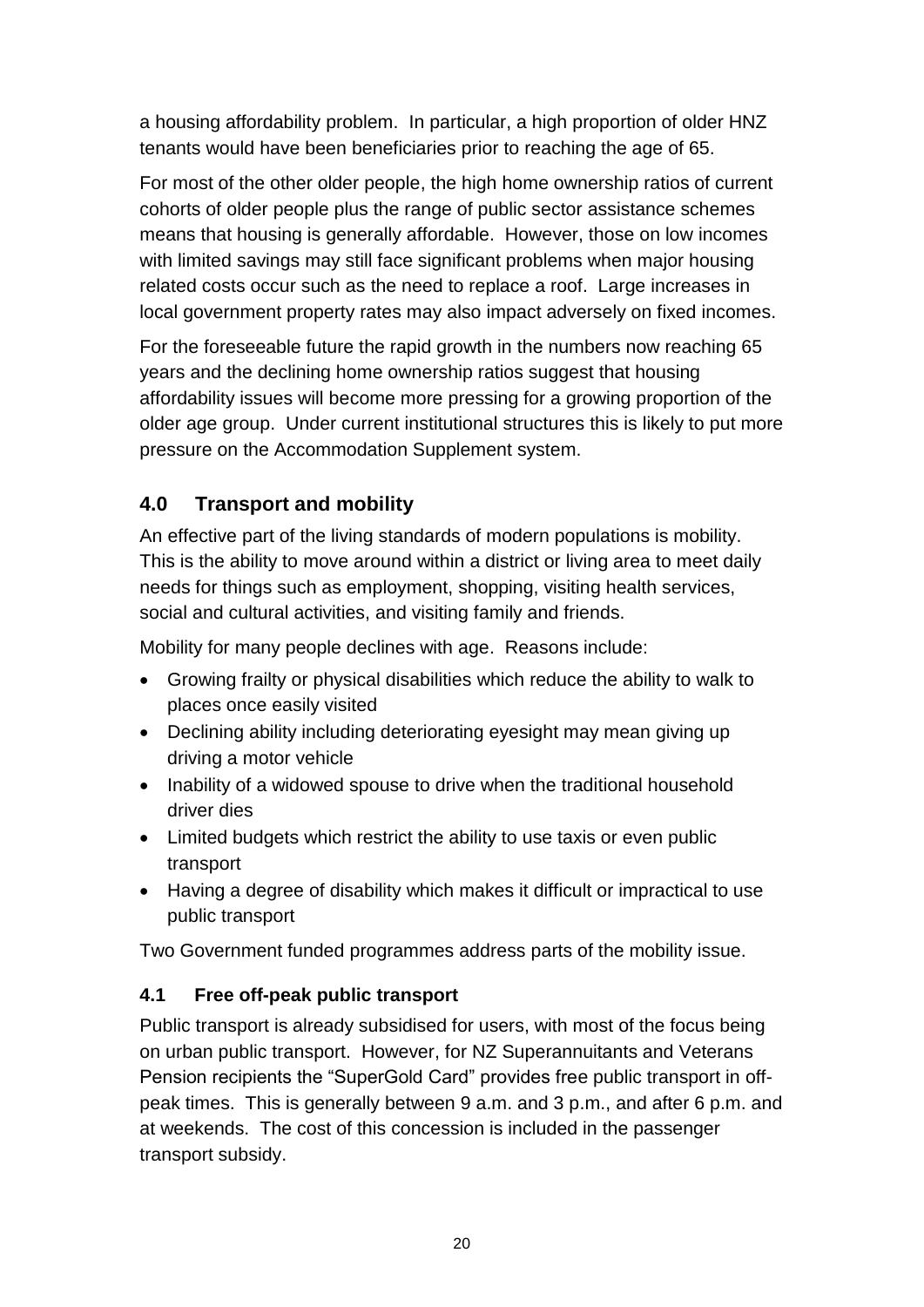For part of the older population this provides a degree of mobility which allows them to continue an active community life which would otherwise be much more constrained. The Ministry of Transport estimated that SuperGold Card holders made 10.5 million free public transport trips in 2011-12. This amounts to an average of around 18 trips a year.

As public transport is mainly urban in location, rural dwellers are less able to access it.

# **4.2 Total Mobility Scheme**

The "Total Mobility Scheme" provides subsidised taxi services to people who have an impairment that prevents them from travelling unaccompanied on a train, bus or ferry in a safe and dignified manner. Jointly funded by central and local government, the scheme provides:

- Subsidies of 50 per cent (up to a maximum fare) on taxi services
- Funding to scheme providers to help purchase and install wheelchair hoists in taxi vans
- Payments for the owners of vehicles that are part of the scheme.

Many of the users of the scheme are older people.

# **4.3 Driving by older people**

Policies relating to older drivers focus around two issues:

- Maintaining the ability to drive at older ages
- Ensuring the driving is safe for the driver and others

Current policies listed on the MOT website focus more on the second of these objectives. Generally older drivers have fewer serious accidents than younger drivers. However, this seems at least in part to be because they usually do much less driving in total and are on the road for far fewer hours per year. Police statistics indicate that the number of motor vehicle accidents involving older people has been growing.

From age 75 a driver seeking a renewal of drivers licence must pass a medical examination which results in a "NZ Transport Agency medical certificate". From age 80 the requirement is a medical test every two years. If there are doubts about the ability to drive safely, a further assessment is needed. This usually means a two-hour off-road assessment by an occupational therapist, plus a 50-60 minute on road driving assessment. The cost for these procedures can be \$500 to \$600. This poses financial problems for some older drivers.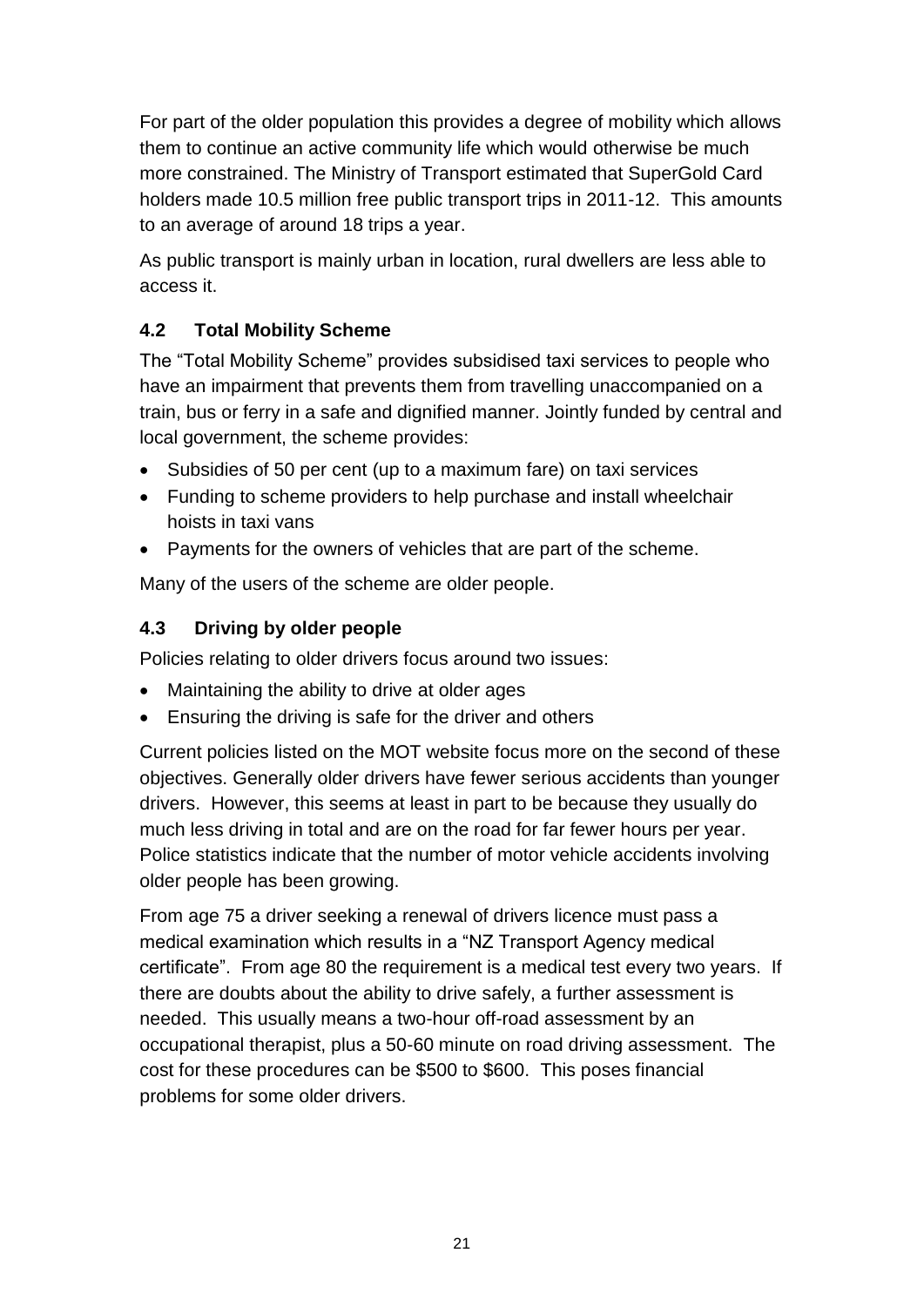A doctor can also recommend:

- Correcting lens must be worn while driving
- Only automatic transmission vehicles can be used
- Vehicle must have a rear view mirror on both sides
- The person must not drive during hours of darkness

Programmes to teach older drivers how to drive safely despite declining capacity are not currently subsidised by the government though information on safer driving practices is on the NZTA website. Previously the government funded "Safe with Age" defensive driving courses, but these have been discontinued and funding cut. Information on safe driving practices for older people is however available on the transport website. The AA runs a "Carfit" programme in nine centres which focus on aspects of vehicle safety and ability to use the car.

The limited government focus on keeping older drivers safely on the road by teaching them defensive driving skills as distinct from getting unsafe drivers off the road is of some concern with the ageing population.

## **4.4 Mobility scooters**

A number of older people with walking difficulties now use motorised mobility scooters. These are mostly driven on footpaths. This is currently an unregulated activity, and no driving permits are required. However, they are subject to a general requirement to operate safely. Issue of ensuring safety both for the mobility scooter drivers and pedestrians remain unclear.

# **5.0 Communication and social integration**

Having regular social contact, being able to continue with traditional social and cultural activities, and maintaining contact with family and friends are important to the wellbeing of older people. Indeed, Age Concern briefing papers to the incoming government (updated in 2012) indicate that loneliness can be as damaging to health as being a heavy smoker. Age Concern estimate that there are about 50,000 severely or chronically lonely older people in NZ, or about 8 per cent of the older population.

In addition to the transport measures listed above, technology is beginning to contribute to the ability of older people to maintain contacts. However, some lack direct personal contact.

# **5.1 Communication**

Traditionally, older people in New Zealand did most of their longer distance communication by mail or telephone. This now appears to be changing for older groups as with the rest of the population with the internet, e-mail and Skype.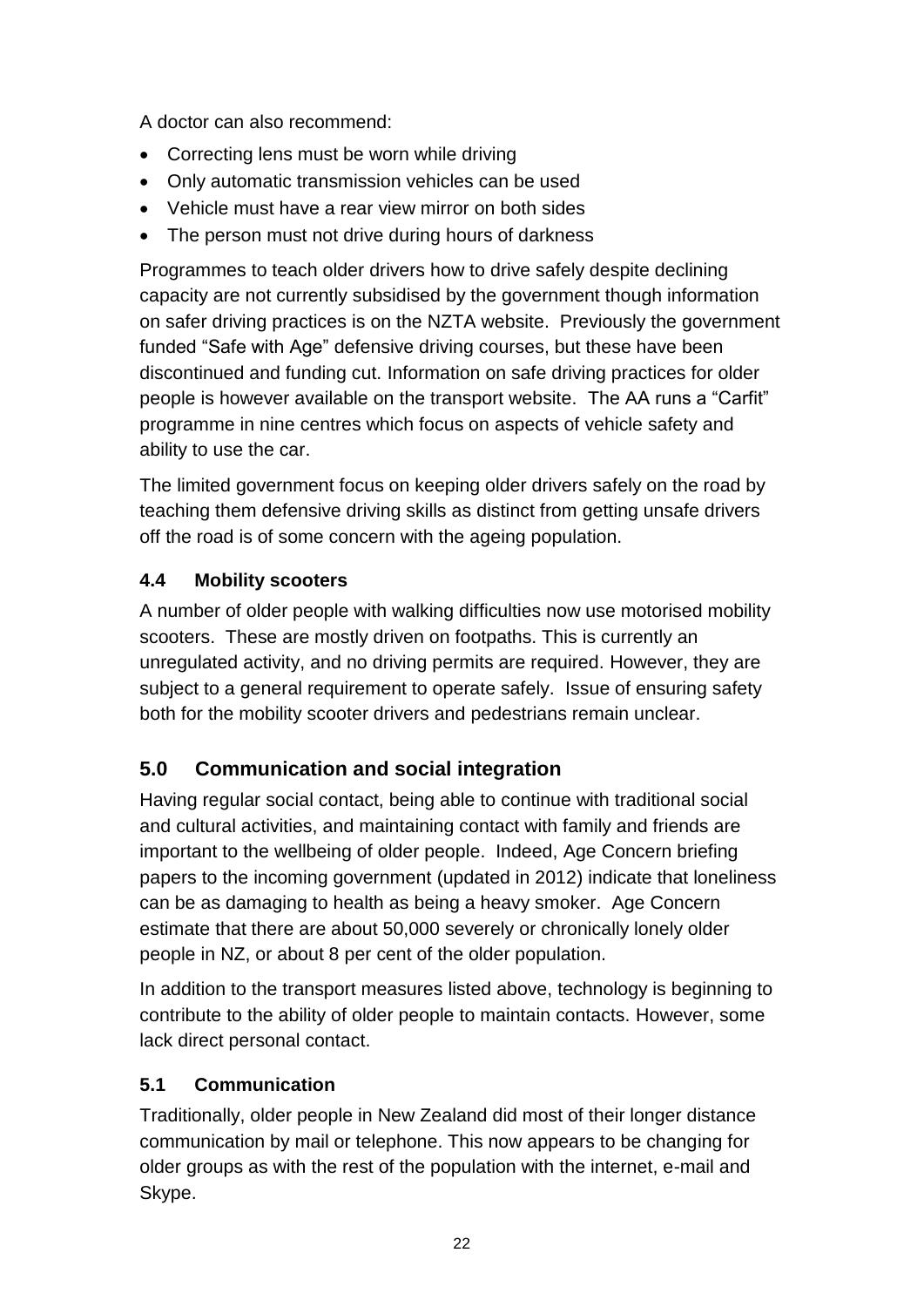No statistics are available but the general impression is that the "younger old" age groups under 75 are now catching up with the internet usage rates of other adults, though this is less so for the older 80-plus population.

The SeniorNet organisation which focuses on teaching computer skills to older people has 86 learning centres with 17,000 people participating.

# **5.2 Visiting services**

Age Concern has contracts with a number of District Health Boards to organise visiting services for part of the older population affected by social isolation and loneliness. These are provided by people from local Age Concern branches with trained volunteers with similar interests to those being visited. The national organisation of Age Concern provides the training.

Age Concern estimates are that about 70,000 visits per year are provided to about 3,000 individuals.

# **6.0 Personal security**

Crime statistics indicate that older people are on average less likely to be victims of crime than younger adults. However, the physical and emotional frailty of many older elderly means that the consequences of victimhood may be more severe. Hence, security is a legitimate concern for older people.

As older people are more likely to be victims when at home, a focus on household and neighbourhood safety is of particular concern to older people.

# **6.1 Police programmes**

Most police programmes are generic and cover the community in general. However, several are of particular interest to older people:

- The police support and maintain liaison with Neighbourhood Support groups.
- Support is also given to Community Patrols, which according to Police National Headquarters have around 4,000 members.
- The police website gives information on how to improve personal and household safety.
- The police also co-operated with Age Concern in producing a booklet on safety issues.

# **6.2 Elder abuse prevention**

Elder abuse and neglect are serious problems for part of the older population. Age Concern is notified of at least two new cases a day, while the true incidence is thought to be very much higher. Perpetrators are usually family or household members. Financial abuse where the older person has their resources siphoned away is common. However, the abuse can also run to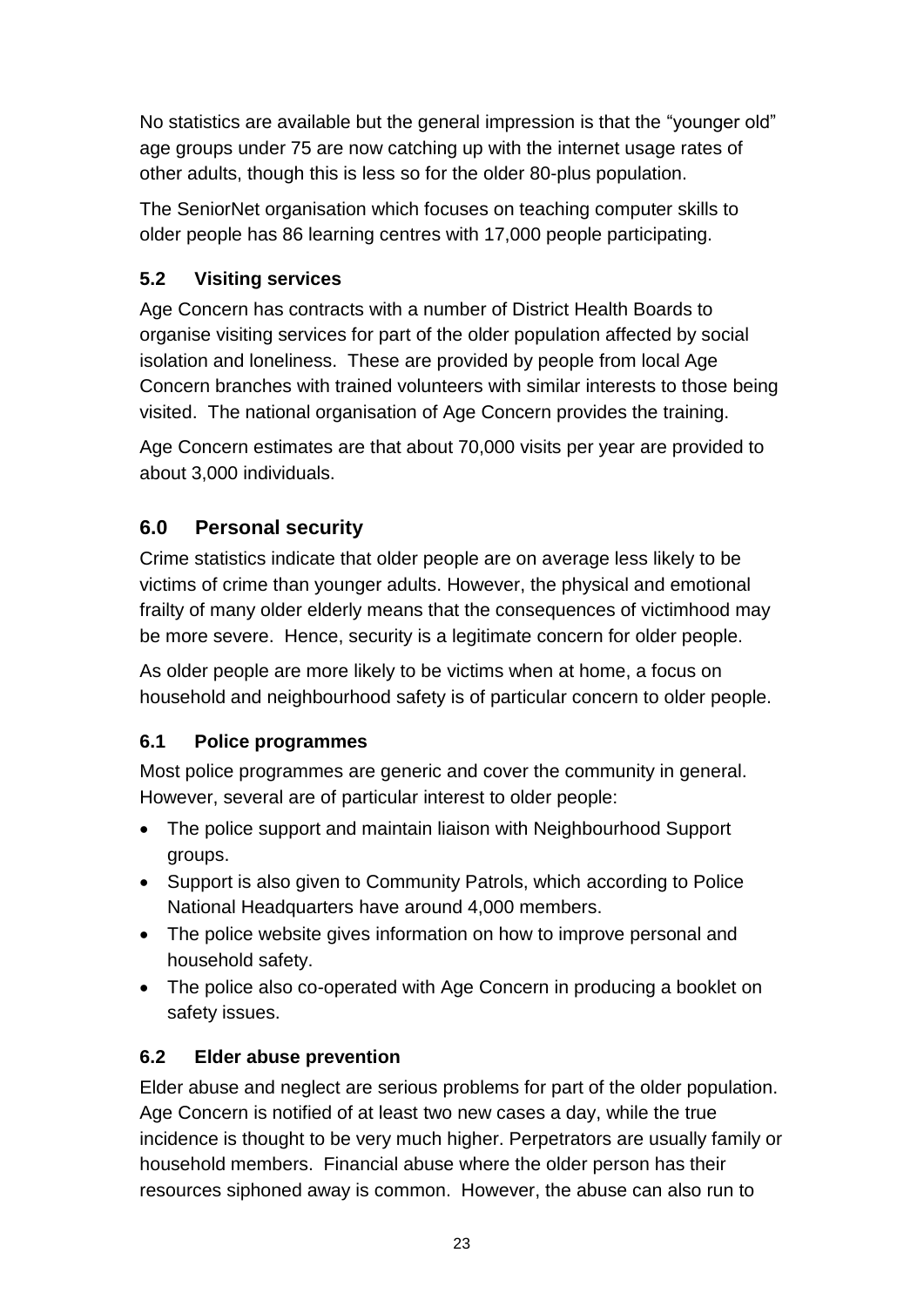physical violence or sexual abuse, and well as neglect and psychological abuse.

Age Concern runs 24 elder abuse prevention programmes under contract from the Ministry of Social Development. This funding covers about 3,600 cases. The services focus on exploring with the victims ways of stopping the abuse or extracting themselves from abusive living situations. Consciousness raising is also part of the programme.

# **7.0 Employment**

A striking feature of the labour force changes since the 1991-92 economic trough has been the rise in labour force participation and employment by those aged 65 plus. The census figures showed a continuing rise up till the 2006 Census. The strongest rise was amongst those aged 65-69. However, rises also occurred amongst those in older age groups.

Between 1992 and 2006 the Household Labour Force Survey showed that labour force participation rate of men aged 65 plus rose by 8.6 percentage points to reach a four quarters annual average of 17.5 per cent. For women the rise on the same basis of measurement was 5.7 percentage points to 8.7 per cent of the age group.

The deferment of the planned 2011 Census to 2013 has limited the detail of data currently available, particularly the more detailed stratification by different 65 plus age groups. However, the Household Labour Force Survey does provide an aggregate for all persons aged 65 plus. This shows a continuing strong rise after 2006 despite the recession and slowdown in the overall economy from 2008 onwards.

| June | <b>Labour force</b><br>participation % |
|------|----------------------------------------|
| 2006 | 12.0                                   |
| 2007 | 13.7                                   |
| 2008 | 14.6                                   |
| 2009 | 16.1                                   |
| 2010 | 16.3                                   |
| 2011 | 18.2                                   |
| 2012 | 19.6                                   |

**Source:** Statistics NZ Infoshare tables

By sex the employment percentage rise for men over the sixty five years was 8.7 percentage points to 24.9 per cent of the male population aged 65 plus. Women showed a somewhat smaller but still very significant employment rise of 6.4 percentage points to 14.4 per cent.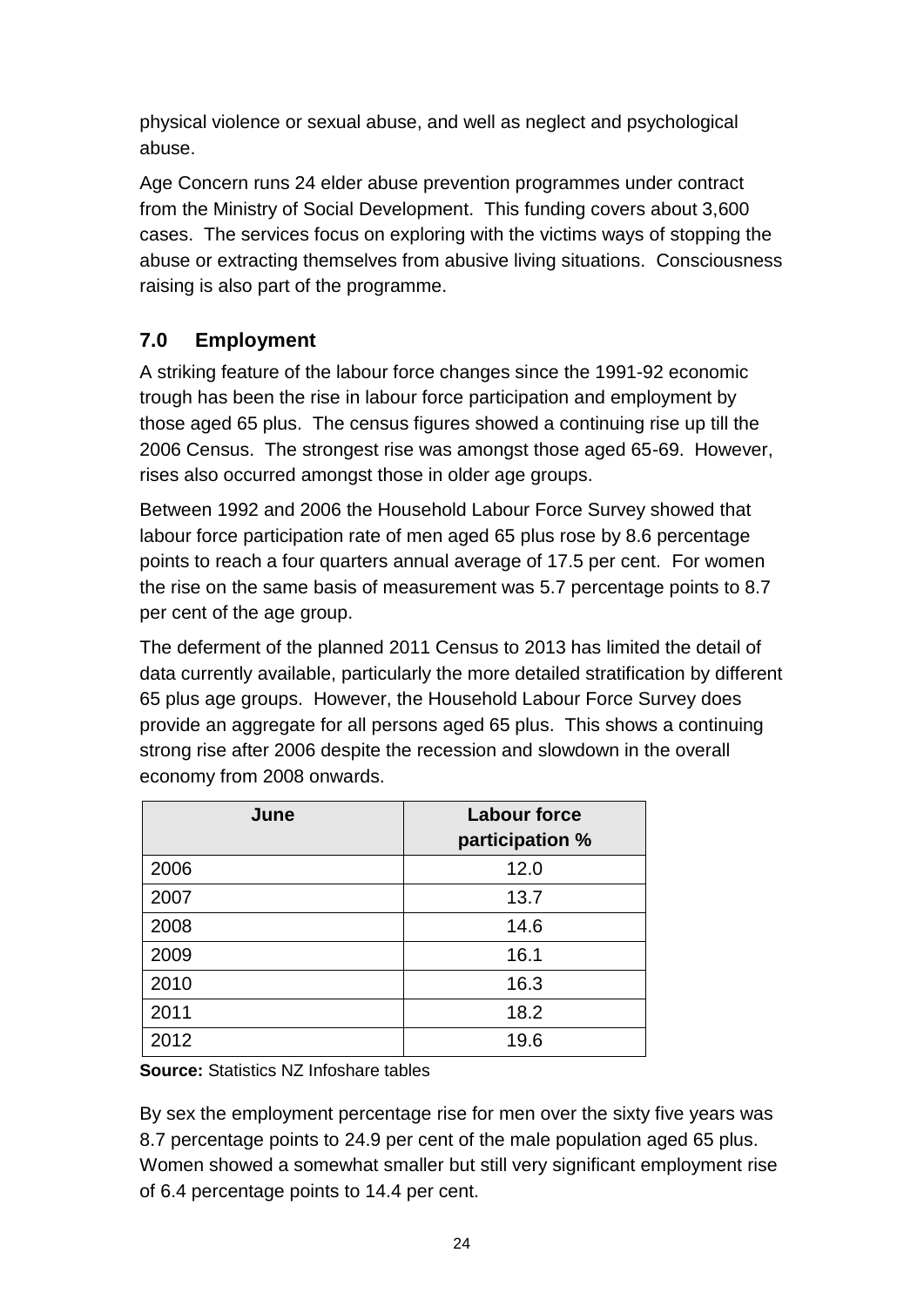The more detailed labour force composition by age groups for those aged 65 plus is only available up to June 2010. This showed the shift since 2006 as follows.

| Age group | 2006 | 2010 |
|-----------|------|------|
| 65-69     | 28.2 | 35.3 |
| 70-74     | 11.4 | 14.8 |
| 75 plus   | 1.8  | 3.0  |

#### **Labour Force Participation Rates**

**Source:** Statistics NZ special data run

The rise in labour force participation by those aged 65 plus has been most marked amongst the "young elderly," particularly those aged 65-69. This age group is currently growing very rapidly as the baby boomers begin to reach pension age, and increasingly remain in employment.

The MSD Living Standards Survey showed a very strong linkage between having significant additional income on top of NZ Superannuation, and material wellbeing, particularly the absence of hardship. The employment figures indicate that a growing minority of older people are achieving this by remaining in employment. In principle this should mean a growing minority should finally retire with larger net assets than their predecessors. However, there has been no recent Net Worth Survey to confirm this expected trend.

Part of this rise in ongoing employment at older ages was a consequence of the legal abolition of age restrictions on employment for most categories of work, and the focus on capacity to do the job. This approach was enshrined in the Human Rights Act 1993.

Generally employment amongst older people is a continuation of a prior status of being employed, though many shift to a part-time basis. This usually means that those out of the labour force for long periods prior to reaching NZ Superannuation age are unlikely to move into paid employment. Job change at this age is also more difficult. A further problem affecting older workers is the short-term nature of ACC earnings related compensation for NZS/VP accident victims aged 65 plus, which is restricted to one year's payment eligibility.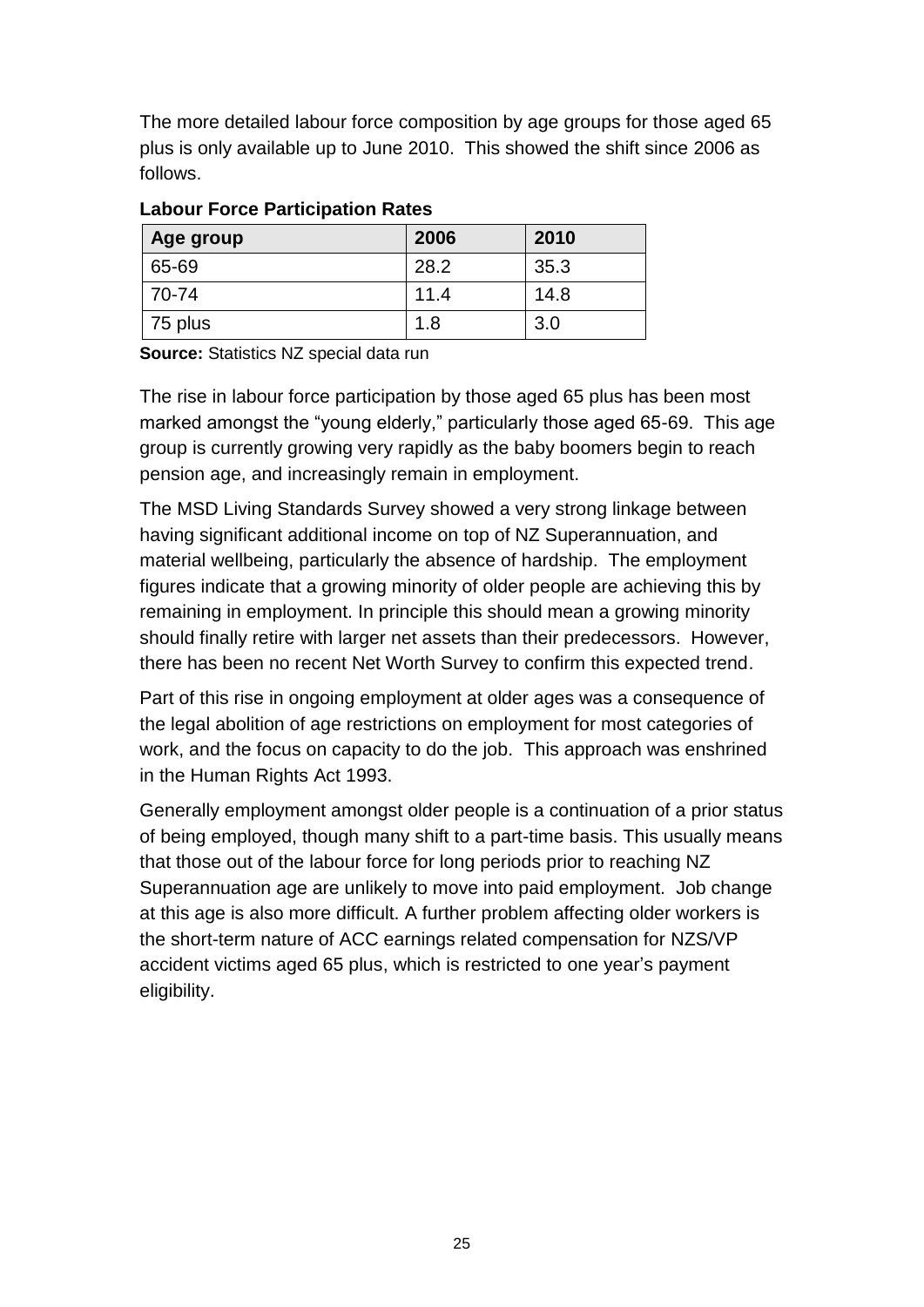# **8.0 Family and community**

#### **8.1 Family**

Traditionally many of the care services needed by older people have been provided by unpaid family members, the "natural carers" envisaged in the design of the Ministry of Health Home Support scheme.

Where carers are the children of the older people, the development is often part of a pattern of ongoing family relationships. In the earlier stages the flow is mainly from older to younger adults as the "young elderly" provide babysitting and childcare services and perhaps financial assistance for house purchase or for the needs of grandchildren. Later the patterns tend to shift to middle-aged children and sometimes the grandchildren providing assistance with household tasks or transport for ageing parents or grandparents.

Other care patterns reflect ongoing marriage or partnership relationships, as the needs of the spouses change. Spouses or partners are actually one of the major providers of care services to infirm older people. Traditionally this has been particularly important for older men, who usually die before their female partner, because of shorter life expectancy and older average age at marriage. Their older average age means that they may develop care needs before their spouse.

There a number of reasons why the future supply of "natural carers" may be more problematic than in the recent past:

#### **Demographics:**

The current cohorts of "old elderly" who are the main groups needing care services are by and large the parents of the large "baby boom" generation. Hence on average there are several adult children for each older couple or widowed older person.

However, the baby boomers have been a less fertile group and have had smaller families. Hence, the ratio of adult children as potential carers will fall as the baby boomers who are now swelling the ranks of the "young elderly" in turn become the "old elderly."

Demographic ageing of the resident population in New Zealand appears to be occurring most rapidly in small towns and regional areas, with significant outward movement of younger people.

#### **Migration:**

There has always been significant internal migration within New Zealand which ends up in creating a geographical separation between different generations in a family. More recently this has been accentuated by large scale emigration of working age New Zealanders to Australia and elsewhere.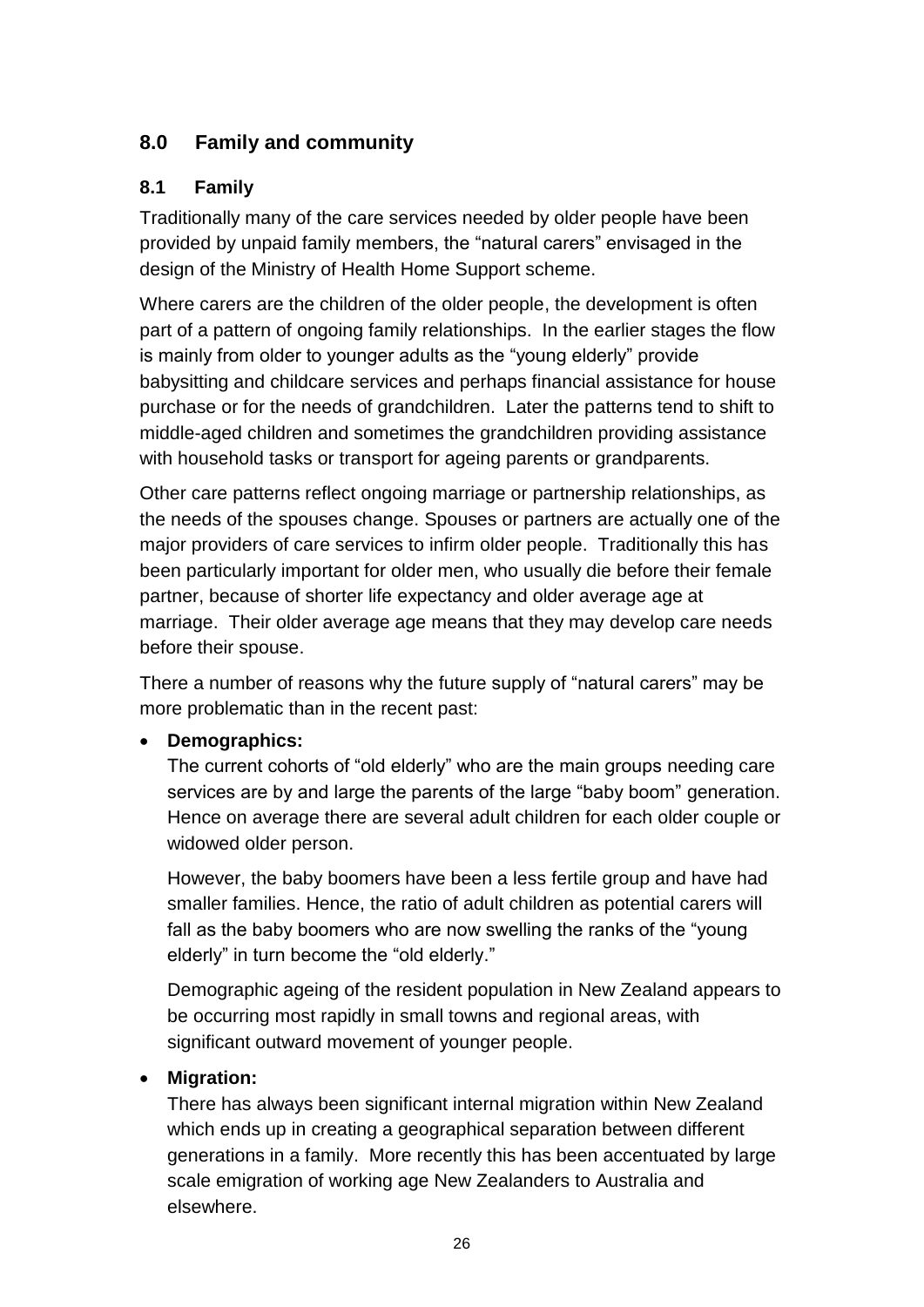While immigration will replace many of the lost workers, it will not replace the absent family members of older New Zealanders.

#### **Employment:**

One of the most striking labour force changes of the past generation has been the rapid rise in the proportion of married or partnered women who are in full time employment. A side consequence of this is that there are fewer daughters and daughters-in-law with available time during the working day to provide care services to older family members.

#### **Marriage stability:**

New Zealand marriages and partnerships are now less stable than in some previous generations, while the proportions of sole parents, particularly mothers without male partners has risen over the longer term.

The family structure trends indicate that fewer older people will have longterm partners as they move into older age brackets. Older men may turn out to experience the biggest impact of this trend.

#### **Legal challenges:**

The expectation that family members will be unpaid carers for the disabled or infirm has recently been subject to a number of legal challenges. If these challenges succeed the cost structure of public sector care services could rise.

There are of course some offsets on the other side. Older people are now generally healthier and able to be fully self-supporting in daily life for longer. Further, some assistance responsibilities can be taken up by friends and neighbours. Also, many of the more affluent older groups will be financially able to pay for commercial home assistance or residential care. However, for lower income older people the need for state-assisted care is likely to expand at the time when public sector budgets are under severe pressure for demographic reasons.

#### **8.2 Community**

The word community has a range of meanings, but here it is used to refer to organised activities above the level of informal assistance from neighbours or friends.

New Zealand has a wide range of community and not-for-profit groups which address particular needs and concerns for the local population. Most of these are generic like the Red Cross, Meals on Wheels, Food Banks, or neighbourhood support groups, providing services to a range of age groups. From their activities older people gain benefits as do other age groups. Active older people also provide many of the volunteers who help run the voluntary side of these services. Some of the funding for these organisations is public and comes from Government or Lottery Grants Board.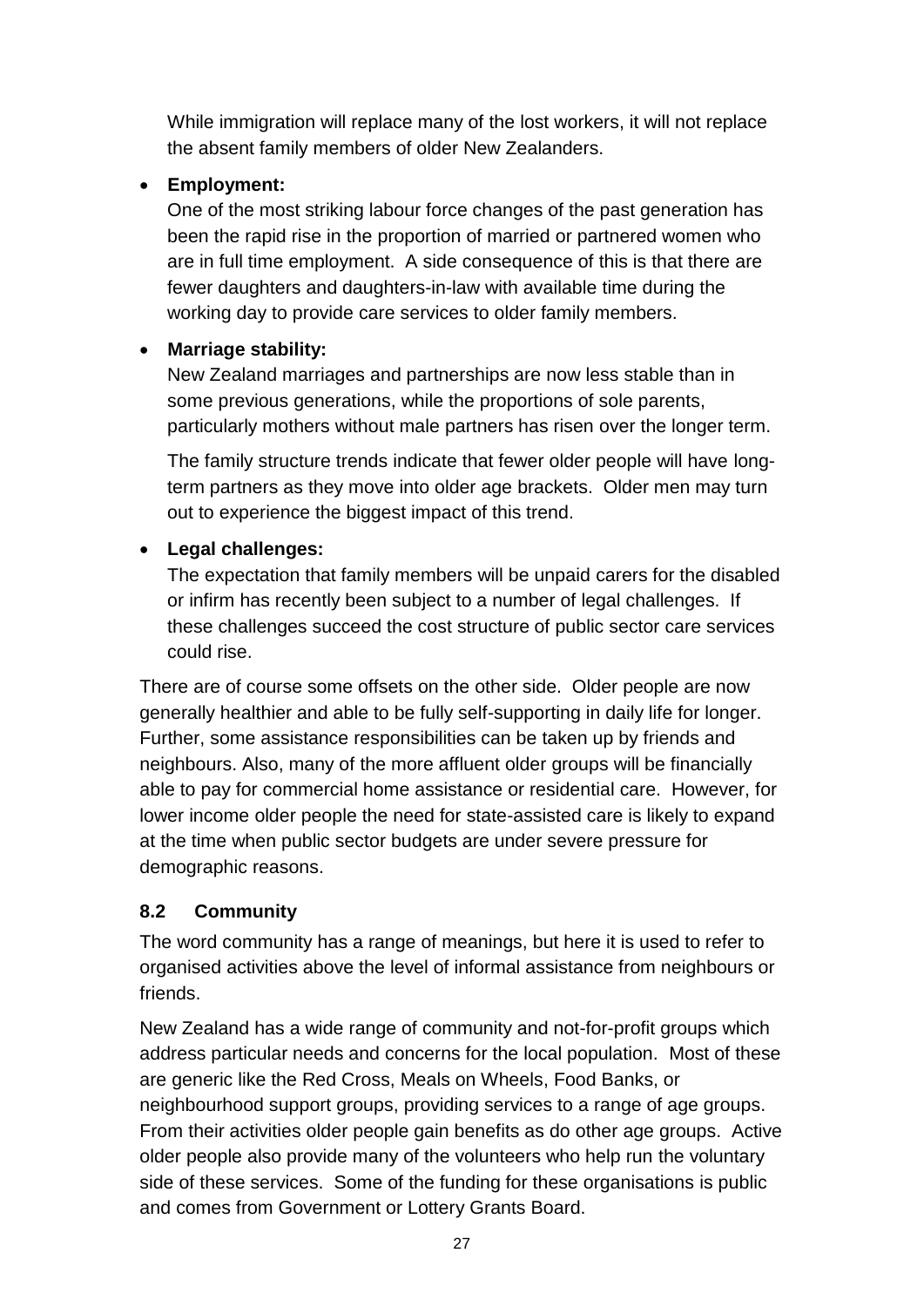There are also a number of groups that provide services targeted to older people. Of these, Age Concern has contract funding from government to run a number of programmes such as Elder Abuse prevention services.

## **9.0 Current gaps in service provision**

The Positive Ageing Strategy has goals relating to **cultural diversity** and rural people. These are areas where more consideration is needed – for example the availability of own language services for older migrants. Cultural services in general for older people seem to be underdeveloped.

For older people living in **rural areas** access to many services available to urban dwellers is often difficult. An example is free public transport, which is available only in the mainly urban areas which have public transport systems.

The wide range of services provided to older New Zealanders and the low levels of identified hardship for the age group indicate that most of the priority material needs of older people are being addressed in one form or another. In many cases an improvement in the volume or quality of services would be beneficial to older people, but this is true of public services in general, and the public purse is not bottomless.

However, a few areas do stand out as not being addressed or under resourced. One such area is the need for low income older homeowners to fund large cash outlays for major costs for such things as replacing roofs. Financial inability of some older people to deal with such things may lead to excessive stress and premature opting for residential care, which in turn raises other public sector costs. In might be beneficial to have a special loan scheme for low income elderly people who are homeowners covering major repairs. Costs could be repaid over time as with home insulation loans, or else treated as a suspensory loan which would be recouped on death or sale of the property.

Other areas where services seem insufficiently developed geographically is in the availability of services to deal with situations of elder abuse.

A "silo" approach has also been identified by some groups who were consulted in relation to the restricted provision of care service for "old elderly" people wishing to remain in their own home in the community. Restrictions in this area have been argued as inducing premature movement into residential care, which is a much more expensive option.

Another area which has been cited as short sighted is the ending of earlier programmes focussed on teaching safe driving to older people with reduced physical capacity.

These issues can be examined as part of ongoing policy reviews.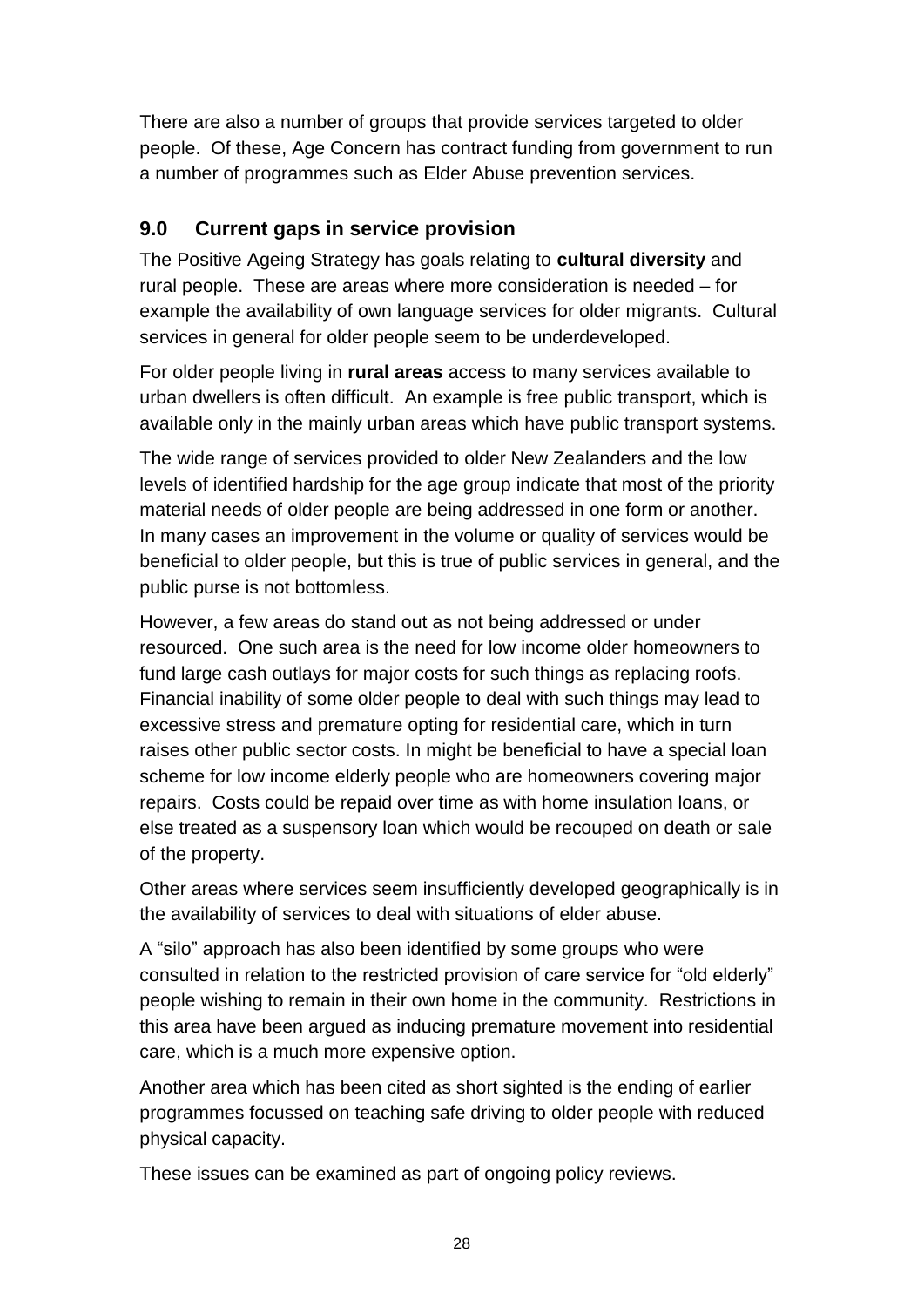# **C. Summary and emerging issues**

#### **The current situation**

The great majority of the current cohorts of older New Zealanders have adequate or comfortable living standards, with a relatively small percentage experiencing hardship. Notably, the percentage of older people in material hardship is lower than for all other age groups in the population.

This generally satisfactory situation (with some qualifications as noted above) comes from the NZ approach adopted for funding retirement income. This is:

- A modest universal pension at age 65 for all those residentially qualified
- Access to a range of publicly funded services provided to all age groups
- Targeted supplements and services for those older people with particular needs

Also important in the effective living standards of those now aged 65 plus are the very high levels of home ownership currently prevailing.

While the material living standards and security of older New Zealanders are generally adequate, there are some gaps in service provision. There are also some areas where a degree of "silo' approach by different government agencies may mean that the best and most cost effective solutions to meeting needs are not always being achieved.

The gaps however are not the dominant characteristic of the mix of policies and programmes impacting on the present cohorts of older people. The overall combination of NZ Superannuation and a range of other policies works well for most older people, while the service gaps are things which can be progressively addressed.

#### **Emerging trends**

However, it is not clear that this favourable situation can be projected forward indefinitely. The elephant in the room is the projected increase in the proportion of older people in the population. The proportion aged 65 plus is expected to rise from the present nearly 14 per cent to almost twice this proportion over the next generation. This will place strains on the affordability of many of the programmes which currently help sustain the living standards of those aged 65 plus.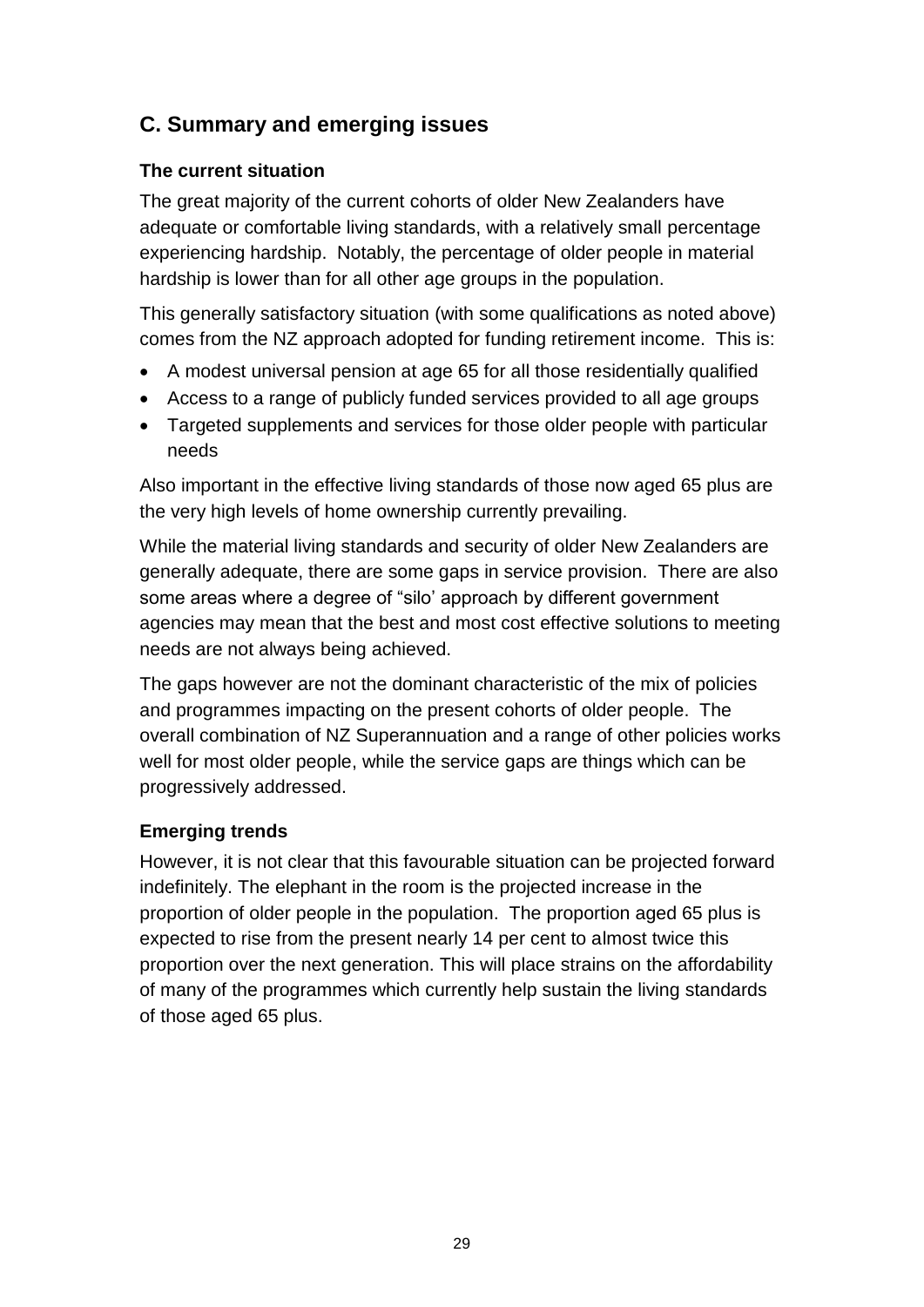Even without the demographic issue, several trends now visible are likely to impact on the situation of those now moving into retirement:

- Declining home ownership rates
- Declining possibilities of intergenerational family member assistance for older people because of smaller family size, geographical migration and weaker family structures
- The arrival at retirement pension age of increasing numbers of people who have been long-term benefit dependent and are in a weak financial situation

In 1970 when virtually all of the current 65 plus age group were young or middle aged adults, income tested beneficiaries at 30,961 were only 2 per cent of the population aged 16-64. Half of these were widows. By mid-2012 the 309,986 beneficiaries in that age group represented nearly 11 per cent of the total. The rapidly growing numbers in this group now reaching retirement age will swell the proportion of older people in need of significant amounts of supplementary assistance.

At the same time there are trends for other parts of the older population which are pointing in the opposite direction in terms of living standards possibilities for oncoming cohorts of older people. These include:

- More two income households
- Increasing employment rates for those aged 65 plus, and
- Accumulating KiwiSaver balances

These disparate trends suggest that the later cohorts of people reaching the current NZ Superannuation age will be more diverse than in the past. There will be both more poor and more affluent proportions. The ethnic proportions will also change, with more Māori, Pacific and Asian older people amongst the older age group.

#### **Those retiring in a poor financial state**

The retirement living standard impact of prior long-term benefit dependence when people are in their 50s or early 60s may help explain an otherwise puzzling feature of the 2008 Ministry of Social Development Economic Living Standards Survey. This indicated that the "young elderly" were somewhat more likely to be in economic hardship than the older elderly. This seems counter intuitive since medical costs rise with age, and paid employment ratios drop.

The explanation may in part lie in the recent arrival at retirement age of the advance guard of the greatly expanded beneficiary population. This trend together with declining home ownership may underlay a rise already occurring in the proportion reaching retirement age in a poor financial situation. The current beneficiary numbers suggest that the problem will get more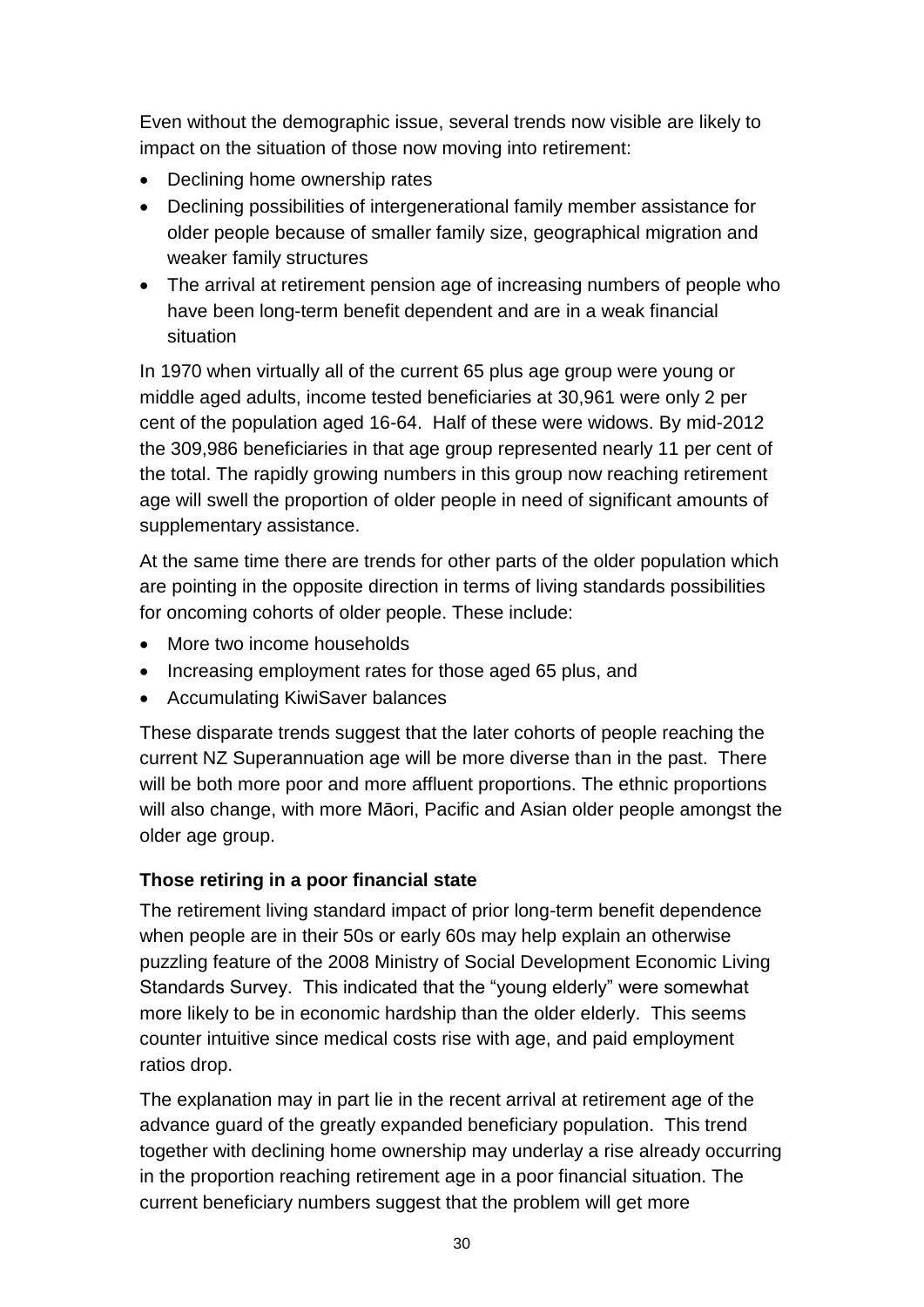pronounced in the future. The trend may coexist with a parallel trend for a large and growing minority to reach pension age with substantial assets and ongoing paid employment. If these disparate trends continue, the future retired 65 plus population will be much more a "two-tier" or "multi-tier" group with much wider dispersal in the range of living standards.

#### **Policy responses**

Possible policy responses fall into two categories:

- Policies to improve the financial situation of current working age people before they reach pension age
- Policies to cope with the prospect of growing numbers of older people needing supplementary assistance on top of NZ Superannuation

#### **The current working age population**

For the current working age population the best strategy is to try to ensure that very few reach pension age in a poor financial situation. KiwiSaver already addresses part of this issue as a cash accumulation process providing a nest egg of savings for retirement use. However, it is voluntary, and the main group not covered (beneficiaries) are the group most likely to reach pension age in a weak financial situation.

Other approaches include:

- Additional measures including training and support services and health interventions to enable more beneficiaries to obtain paid employment – and also to provide part of the future workforce that an ageing population will need.
- Increasing home ownership proportions again after a generation of decline. As fiscal funding is likely to be under pressure, and not available for subsidised loans to would be owner-occupiers, the realistic options may include additional taxes on landlord property ownership, and selective monetary policy measures relating to financial institution mortgage lending. The aim would be to achieve an outcome where landlords become net sellers of existing housing property to home-seekers.
- The tax approach has already been partly used by the present government, with the withdrawal of tax deductible depreciation on property with an expected life of more than 50 years. Other options include the Tax Working Group proposals on capital gains tax and property tax. It would be possible to devise forms of these taxes which shield homeowners from their effect.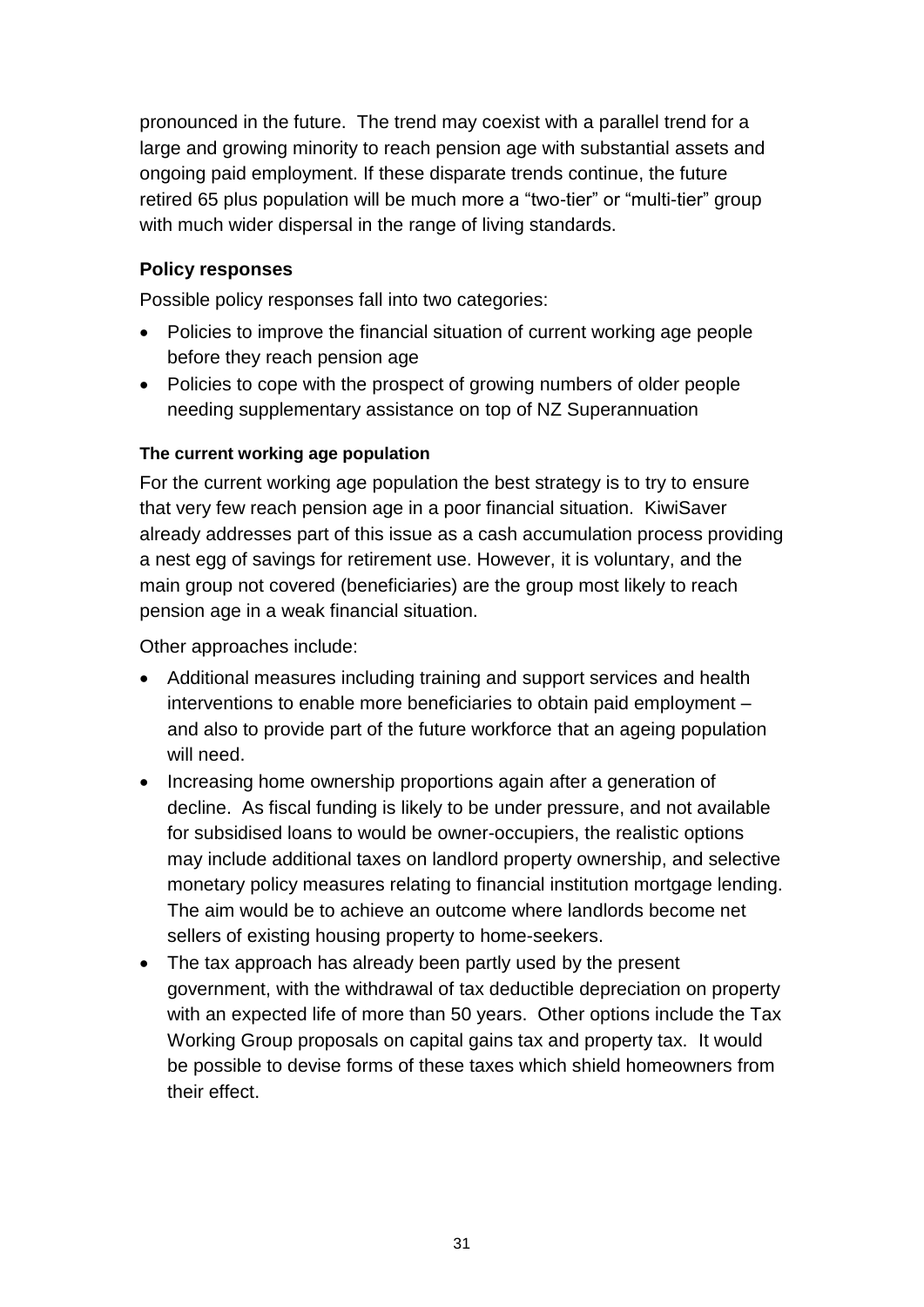#### **The needs of low income retired**

With growing numbers and proportions of people reaching pension age in a poor financial situation, the pressure will be on New Zealand governments to fund more services. For example falling home ownership rates will produce more demand for social rental housing and/or Accommodation Supplement subsidies for low income retirees. Health costs will also tend to rise as a share of GDP because of the ageing of the population. This trend will take place at a time when the fiscal situation will be under pressure from a declining ratio of working age people to retirees, and rising NZ Superannuation costs.

Responses such as increasing the age at which NZ Superannuation becomes payable lie outside the scope of this paper. However, the options to deal with the fiscal pressure would seem to include some combination of:

- Increased taxes (also outside the scope of this paper)
- More rigorous targeting of the types of supplementary assistance described in this paper.

#### **Targeting**

The discussion on targeting in this paper relates to criteria for accessing the range of publicly-funded programmes described in the text.

Targeting can be based on either defined levels of need or criteria relating to financial situation. Where resources are scarce, targeting is a logical policy response. However, the form which the targeting takes needs to be shaped with an awareness of possible adverse behavioural reactions to the targeting.

The high degree of income- or asset- based targeting already associated with many of the services provided to older New Zealanders has been able to be applied in a way which is generally cost effective without producing large scale adverse behavioural responses. This is because with retired people and those no longer able to work, the adverse incentive issues associated with targeting are less relevant than with people in the workforce age groups. Also income-based targeting tends to kick in automatically to exclude the growing numbers of older people still in employment from accessing a significant range of concessions and subsidies.

The major exception is the continued incentive for assets and the investment income associated with them to be transferred into Family Trusts to reduce the impact on individuals and their families of the targeting associated with residential care and some other supplementary benefits.

If more targeting is to be used in the future, this would suggest that the ability to use Family Trusts to avoid the impact of the targeting would need to be revisited.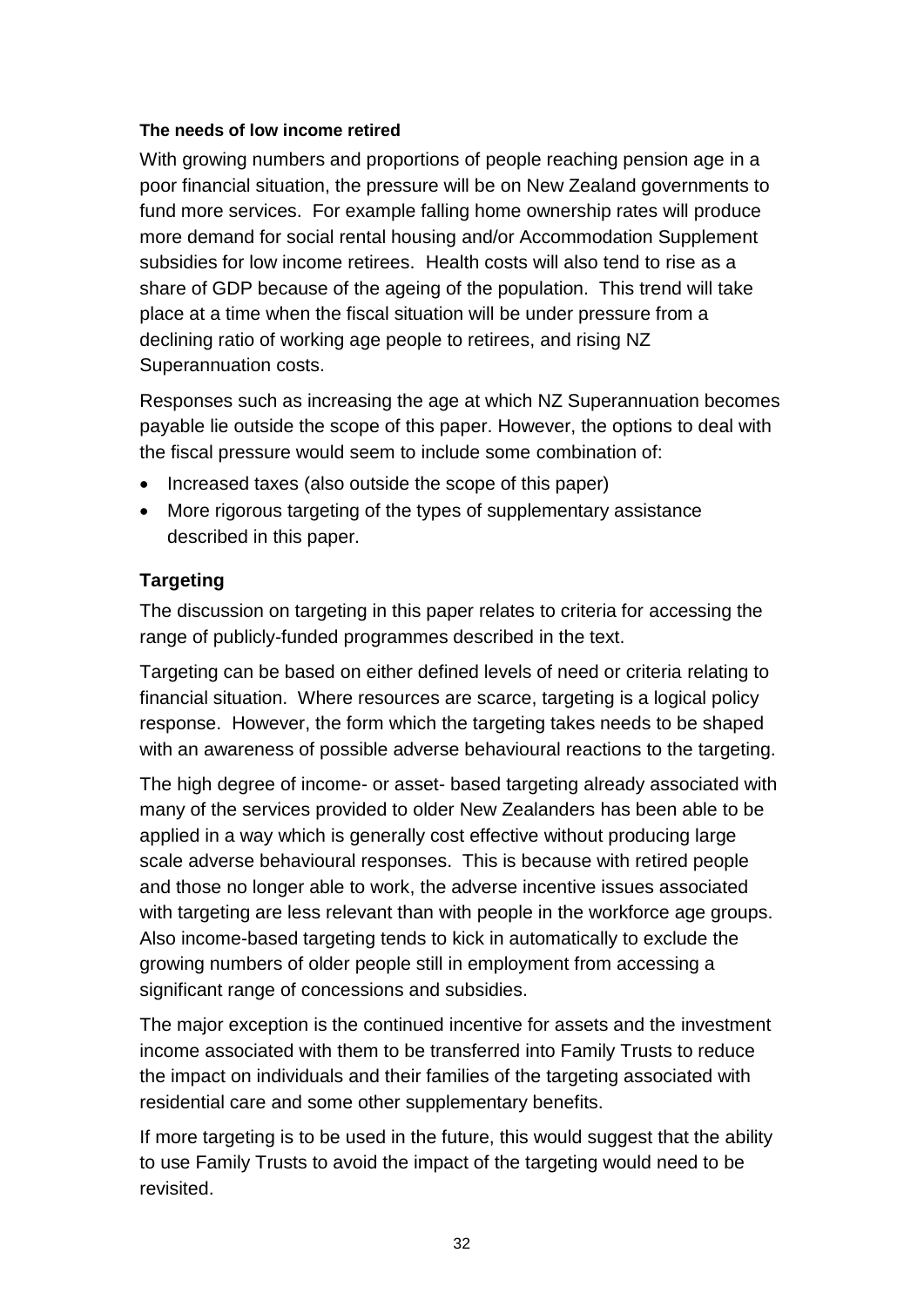#### **Summary**

While the present range of supplementary benefits and services work well to ensure that most of the current cohorts of older New Zealanders are not in hardship, the survey of trends now evident allows a number of key issues to be identified. These are:

- Rising needs for supplementary services as the number and proportion of older people in the population grows
- The impact of an ageing population on the fiscal affordability of services
- The prospect of a declining availability of "natural carers" for the eventually growing numbers of "frail elderly"
- The impact of declining home ownership ratios
- The arrival at pension age of growing numbers and proportions of former beneficiaries who are in a poor financial state
- Rapidly rising employment rates amongst those aged 65 plus, creating a growing minority of affluent "young elderly"
- The divergence between these trends indicating widening differences in the living standards of those reaching NZ Superannuation pension age

Possible policy responses to these trends include:

- Shifting the pattern and volume of service provision to meet the growth in the numbers and proportions of older people
- Measures to assist more beneficiaries back into remunerative paid employment
- Measure to boost home ownership ratios, including the tax treatment of landlord investor property ownership
- Increased financial targeting of access to supplementary benefits and services, including reviewing the ability to use Family Trusts to avoid income or asset based targeting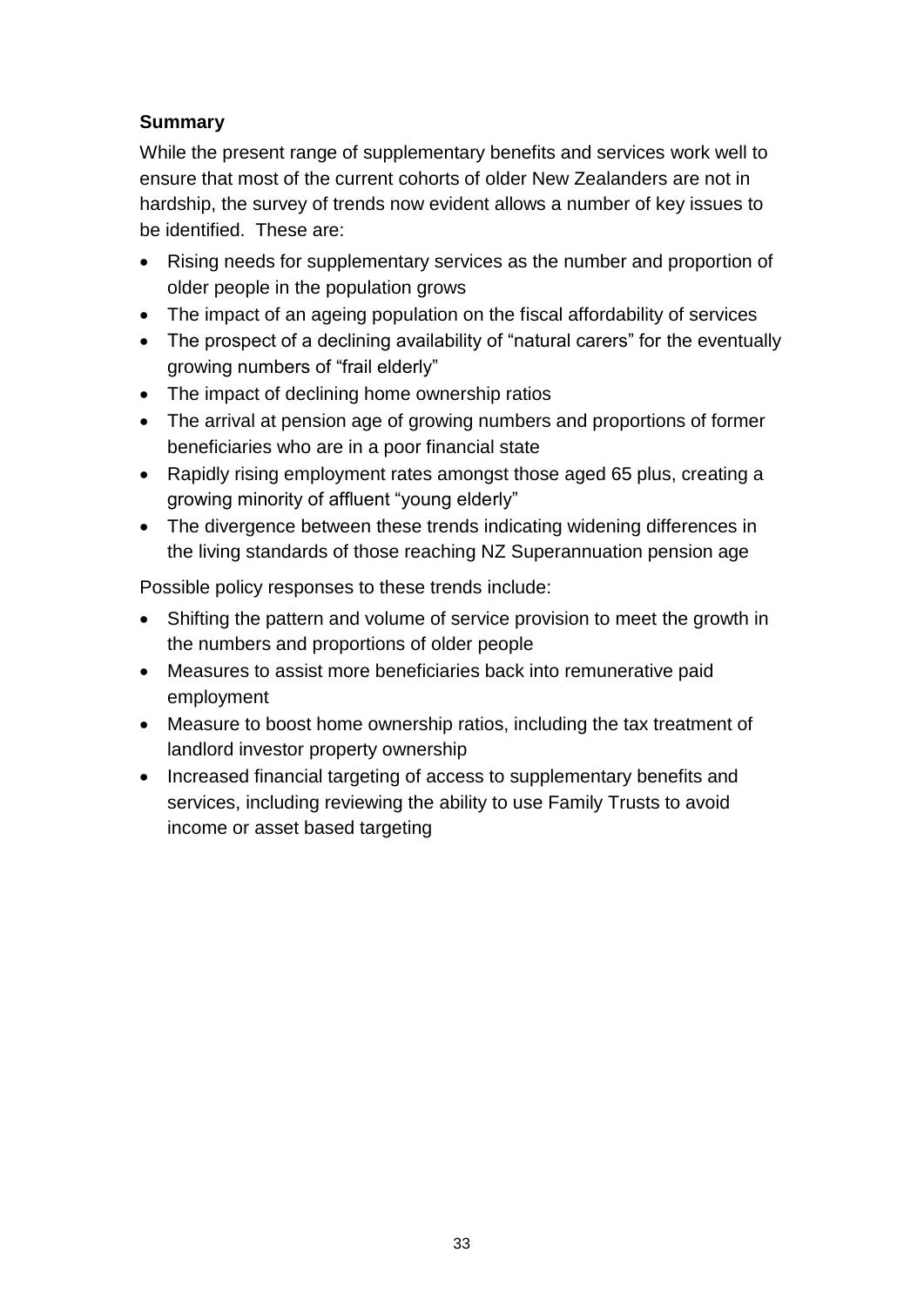# **D. Annexes**

| I. Data Sources                       |                                                                                                                                                        |
|---------------------------------------|--------------------------------------------------------------------------------------------------------------------------------------------------------|
| Age Concern                           | NZ Briefing to Government and support<br>parties (updated July 2012)                                                                                   |
|                                       | Submission to New Zealand Productivity<br><b>Commission February 2012</b>                                                                              |
|                                       | <b>Submission on Local Government Act</b><br>2002 Amendment Bill (July 2012)                                                                           |
| Briggs, Phil                          | Family trusts: ownership, size and their<br>impact on measures of wealth and home<br>ownership (July 2006)                                             |
| <b>EECA</b> website                   | Home insulation funding                                                                                                                                |
| Housing NZ Corporation                | Data on Housing NZ rental units and<br>numbers of tenants aged 65 plus                                                                                 |
| Hurnard, Roger                        | Housing tenure changes 2001-2006                                                                                                                       |
| Ministry of Health                    | Needs assessment and support for older<br>people (May 2011)                                                                                            |
|                                       | Long term residential care for older<br>people (July 2012)                                                                                             |
|                                       | Website data on general practice<br>services, capitation rates, Community<br>Services Card, High Use Health card, and<br>equipment for disabled people |
| Ministry of Internal Affairs          | Rates Rebate data                                                                                                                                      |
| <b>Ministry of Social Development</b> | Data tables on NZ Superannuation,<br>Veterans Pension and supplementary<br>benefits                                                                    |
|                                       | <b>Beneficiary numbers</b>                                                                                                                             |
|                                       | Positive Ageing goals                                                                                                                                  |
| Ministry of Transport website         | The Total Mobility scheme                                                                                                                              |
|                                       | Driving by older people – licence<br>requirements                                                                                                      |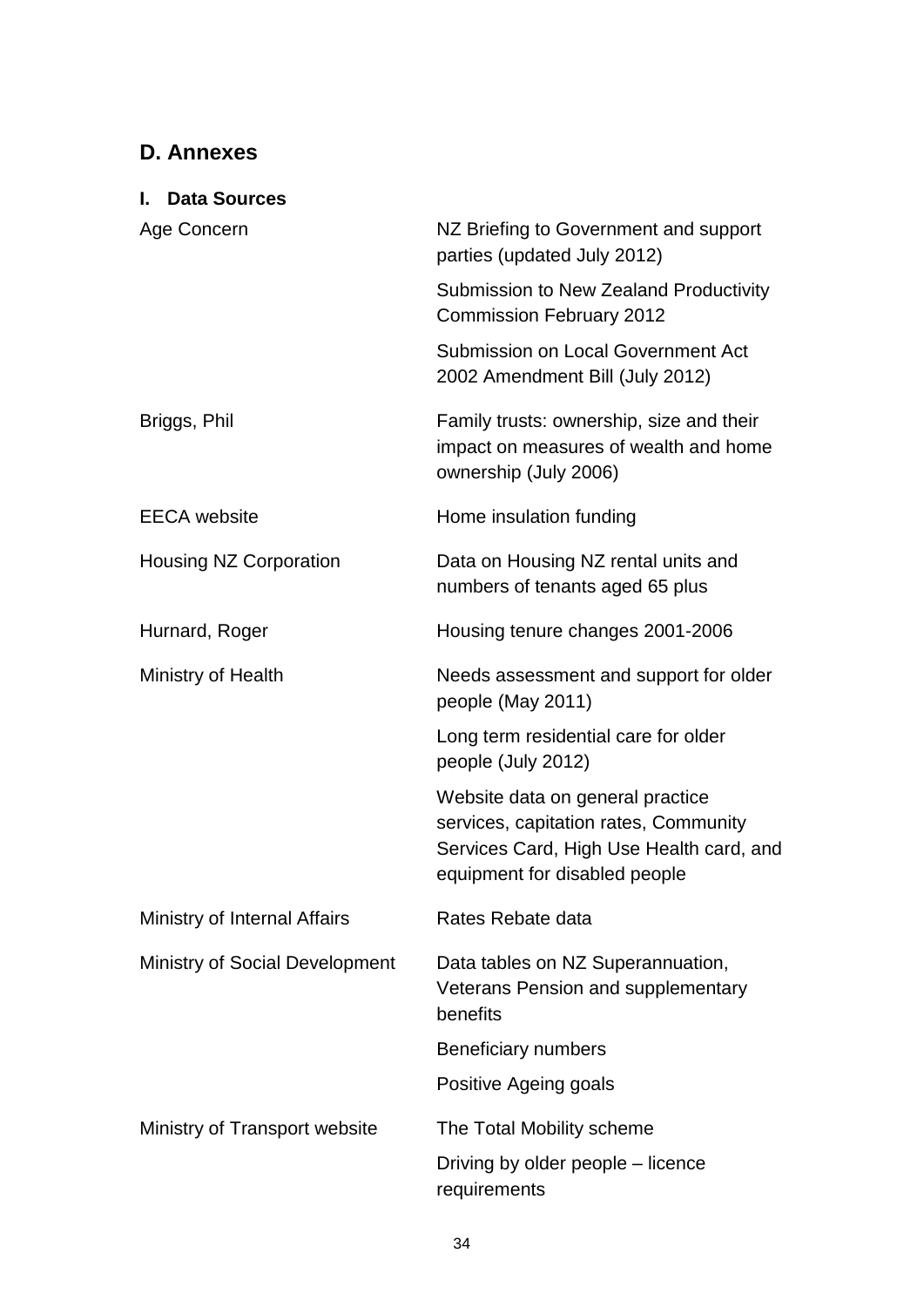| NZ Productivity Commission          | Housing Affordability Inquiry (March)<br>2012)                          |
|-------------------------------------|-------------------------------------------------------------------------|
| <b>Police National Headquarters</b> | Comments of police community focused<br>programmes for crime prevention |
| <b>Statistics NZ</b>                | Website Infoshare tables                                                |
| <b>SeniorNet</b>                    | Data on computer seminars for seniors                                   |
| The Treasury                        | Long-term fiscal model                                                  |